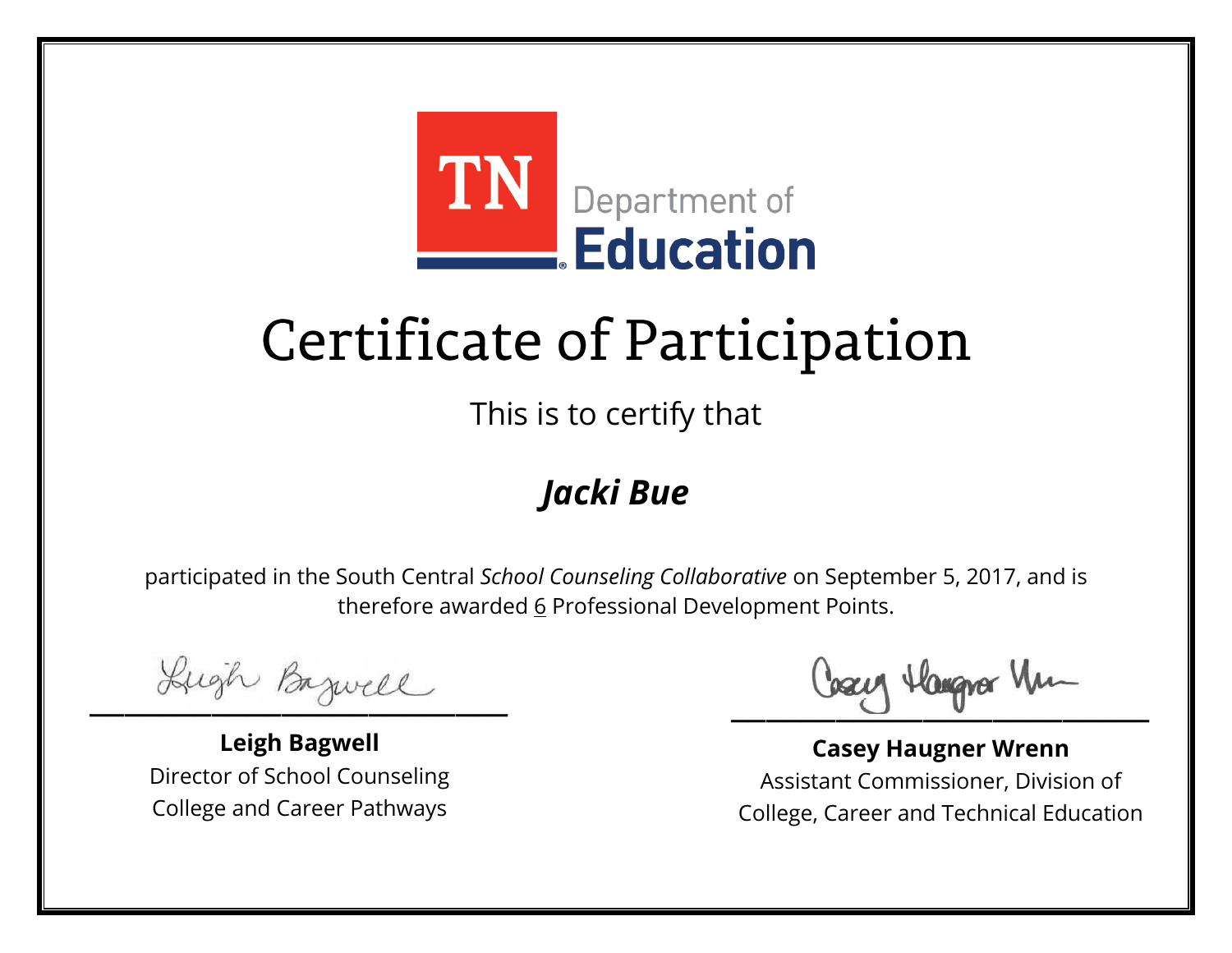

This is to certify that

#### *David Burns*

Lugh Bazwell

**Leigh Bagwell** Director of School Counseling College and Career Pathways

Lizery Hangyar Mu

**Casey Haugner Wrenn** Assistant Commissioner, Division of College, Career and Technical Education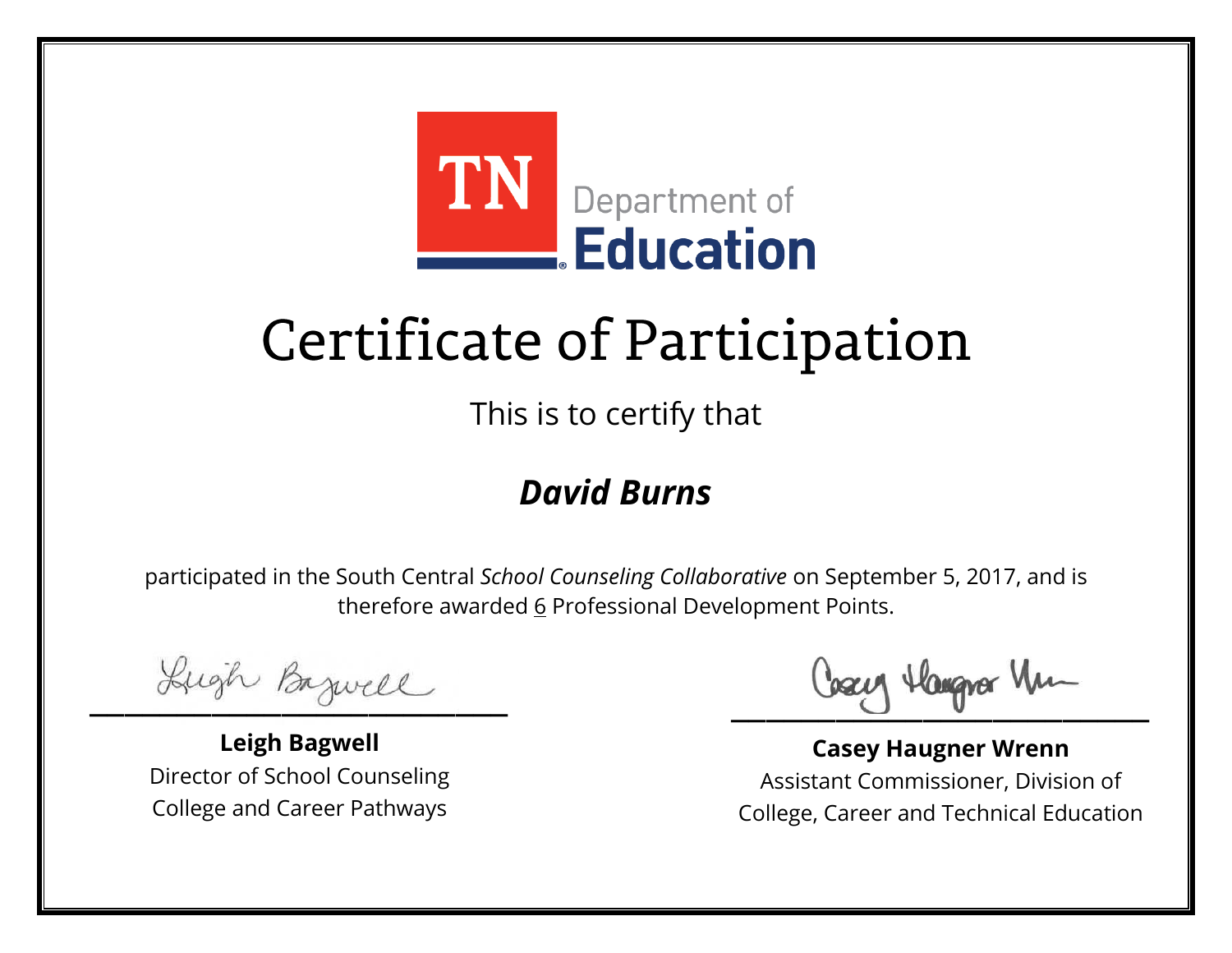

This is to certify that

### *Amy Cashion*

Lugh Bazwell

**Leigh Bagwell** Director of School Counseling College and Career Pathways

Lizery Hangyar Mu

**Casey Haugner Wrenn** Assistant Commissioner, Division of College, Career and Technical Education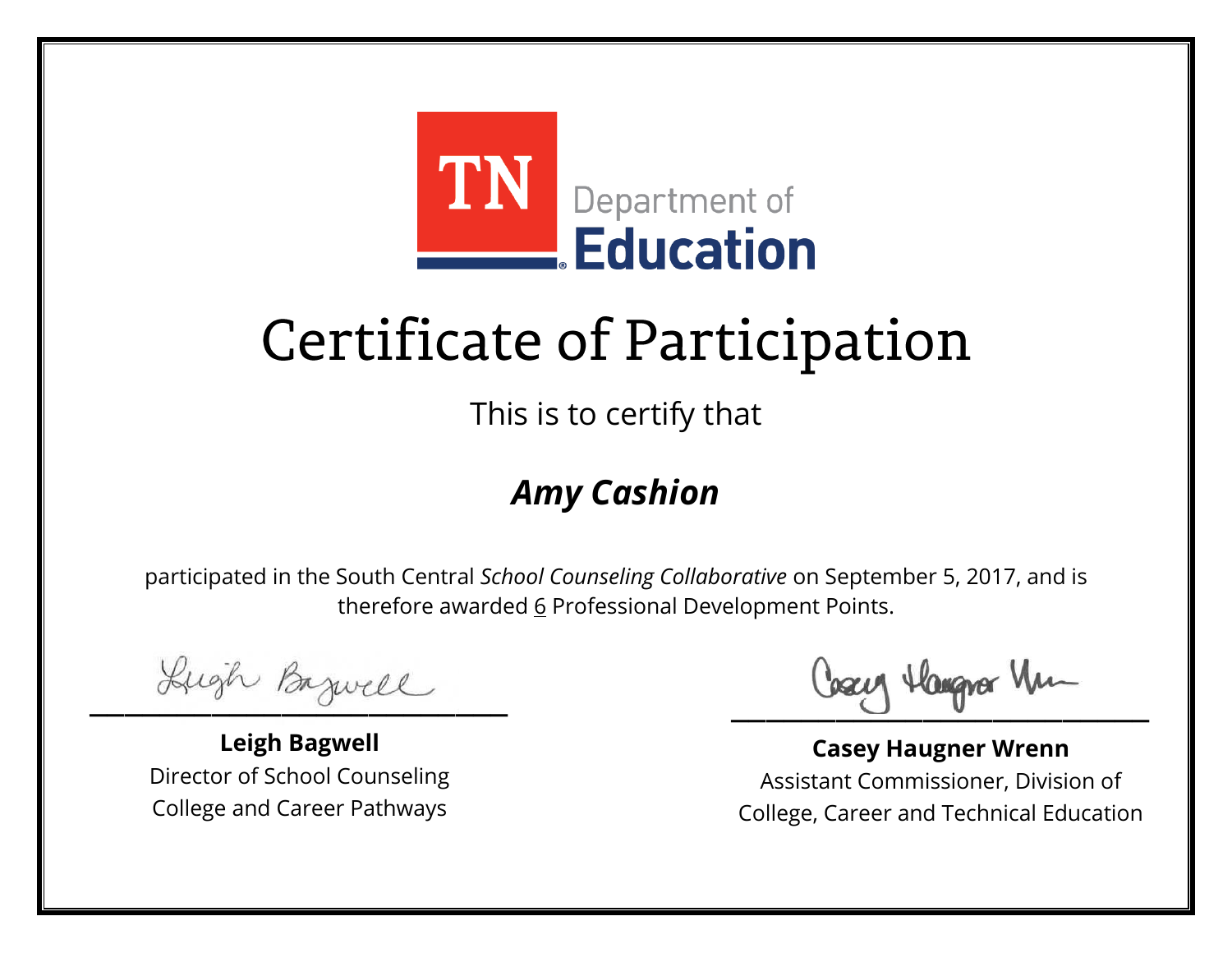

This is to certify that

#### *Rita Castelow*

Lugh Bazwell

**Leigh Bagwell** Director of School Counseling College and Career Pathways

Lizery Hangyar Mu

**Casey Haugner Wrenn** Assistant Commissioner, Division of College, Career and Technical Education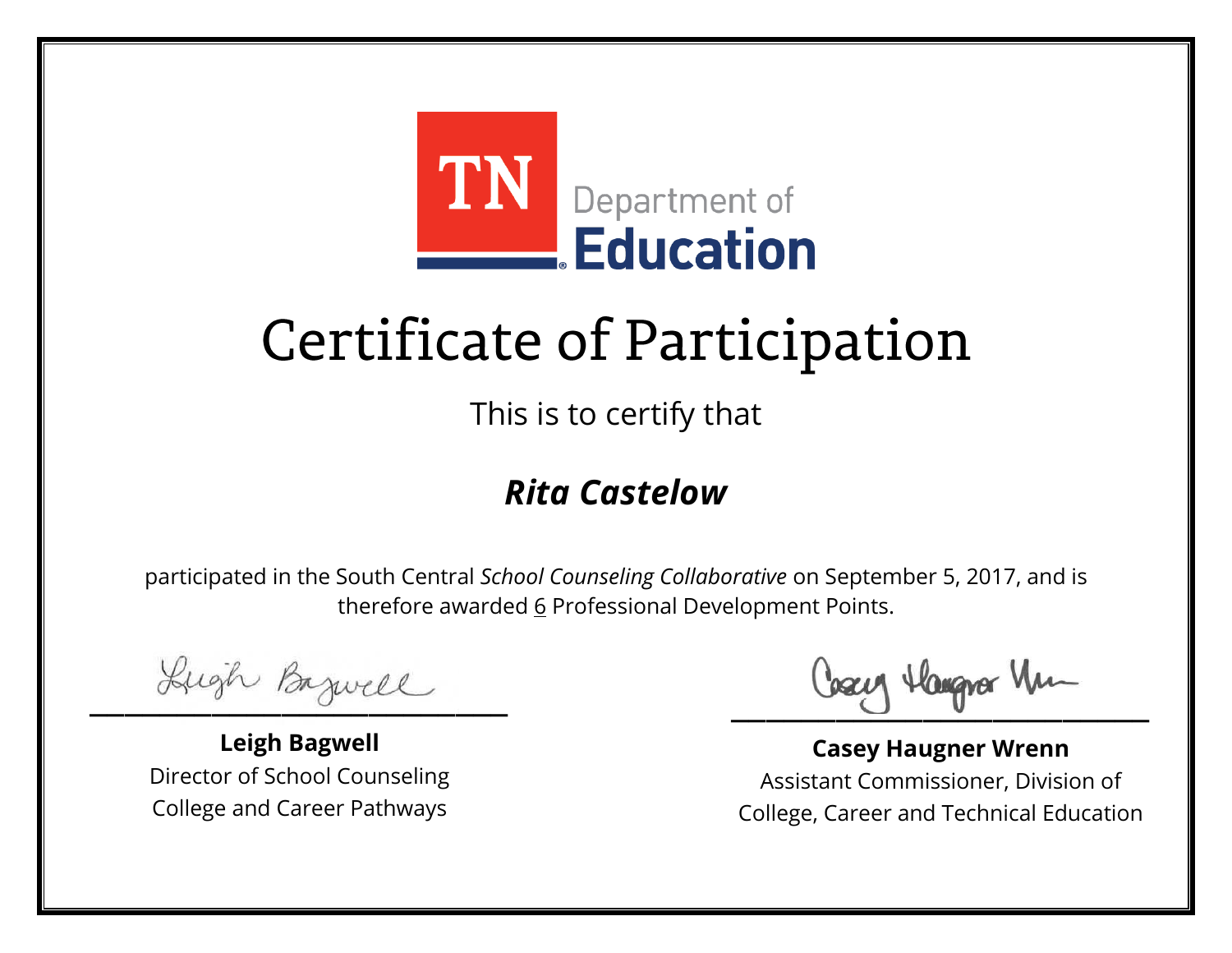

This is to certify that

### *Becky Cheatham*

Lugh Bazwell

**Leigh Bagwell** Director of School Counseling College and Career Pathways

Cosey Hangra Vm

**Casey Haugner Wrenn** Assistant Commissioner, Division of College, Career and Technical Education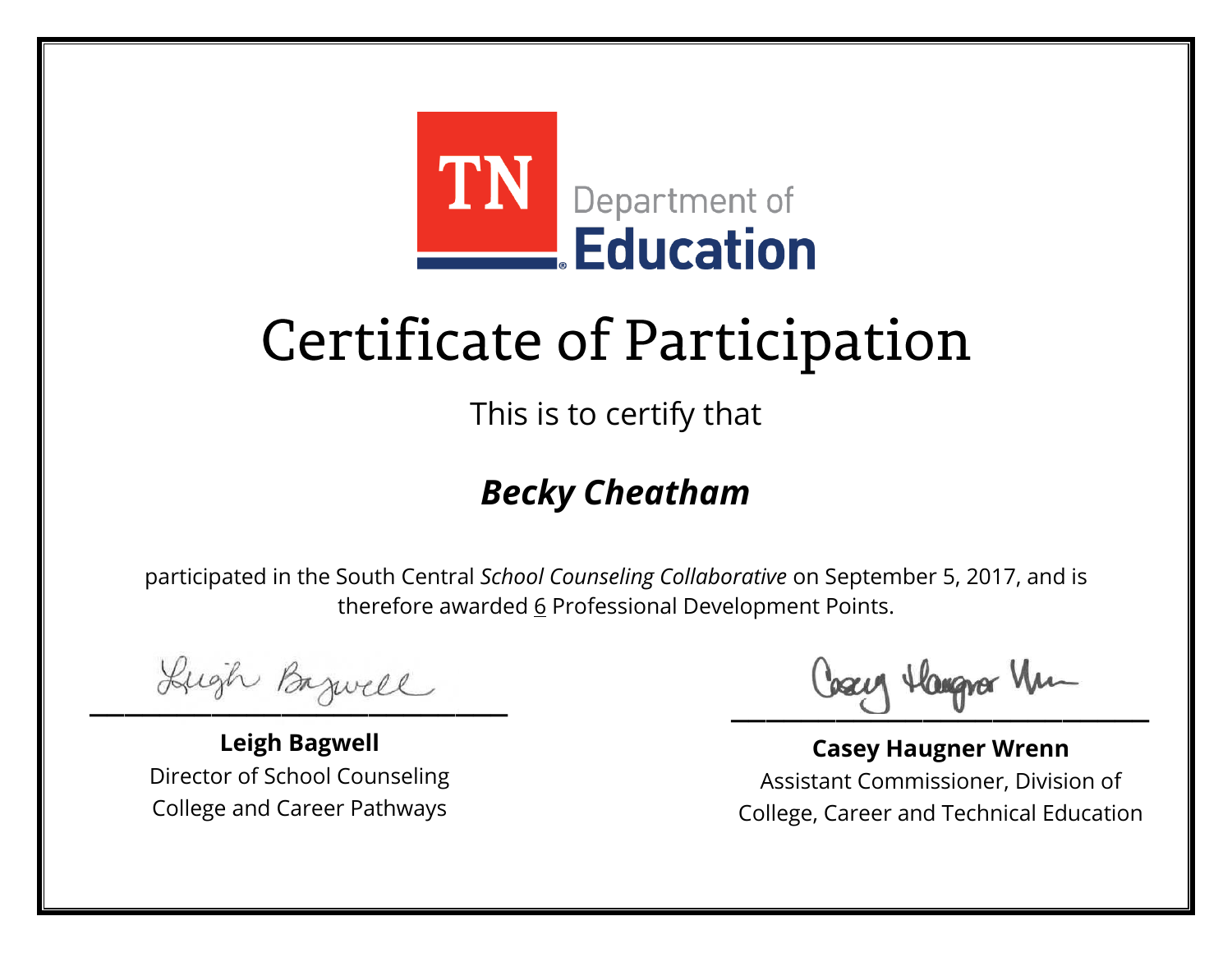

This is to certify that

#### *Eric Coleman*

Lugh Bazwell

**Leigh Bagwell** Director of School Counseling College and Career Pathways

Lizery Hangyar Mu

**Casey Haugner Wrenn** Assistant Commissioner, Division of College, Career and Technical Education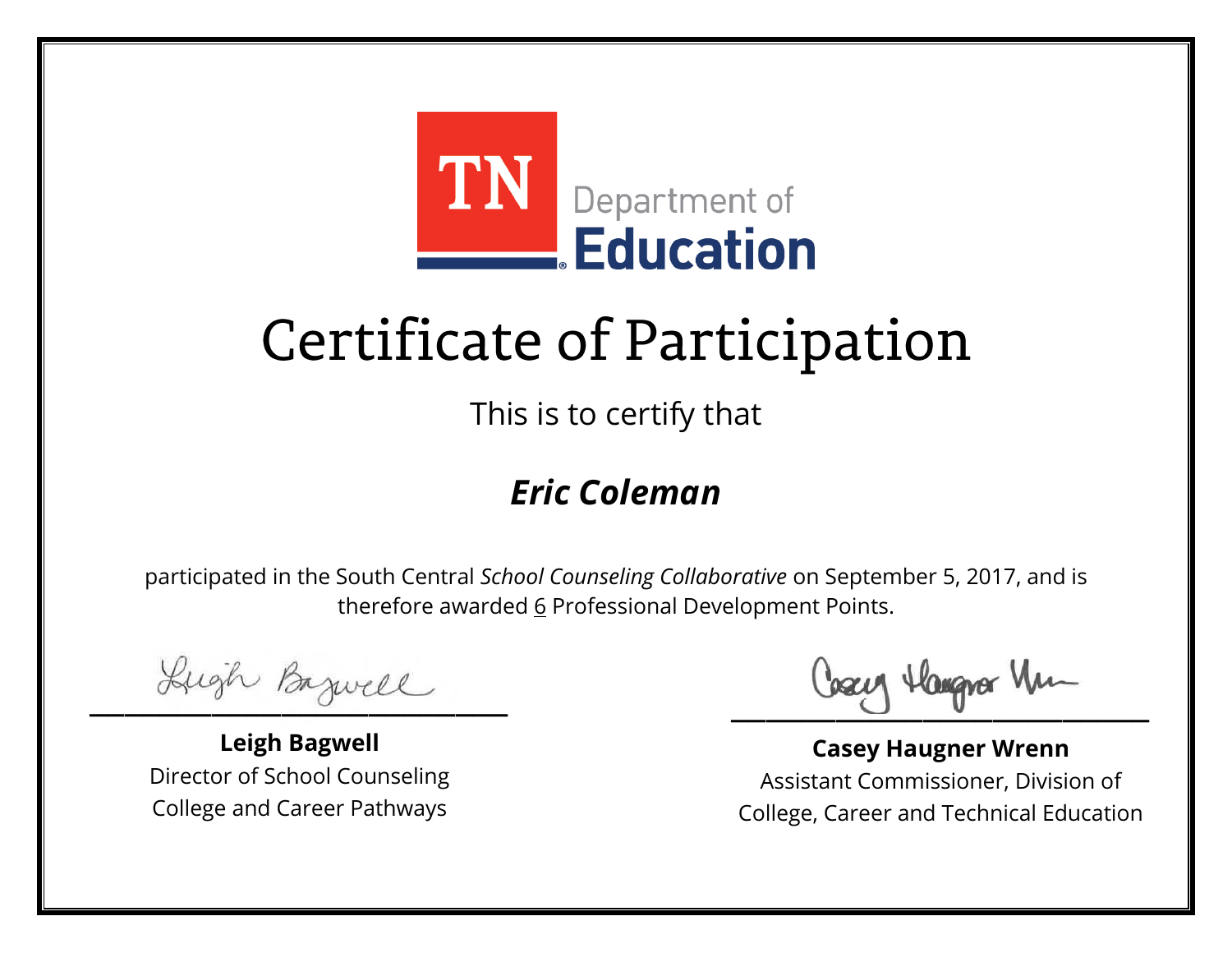

This is to certify that

### *Carroll Cope*

Lugh Bazwell

**Leigh Bagwell** Director of School Counseling College and Career Pathways

Lizery Hangyar Mu

**Casey Haugner Wrenn** Assistant Commissioner, Division of College, Career and Technical Education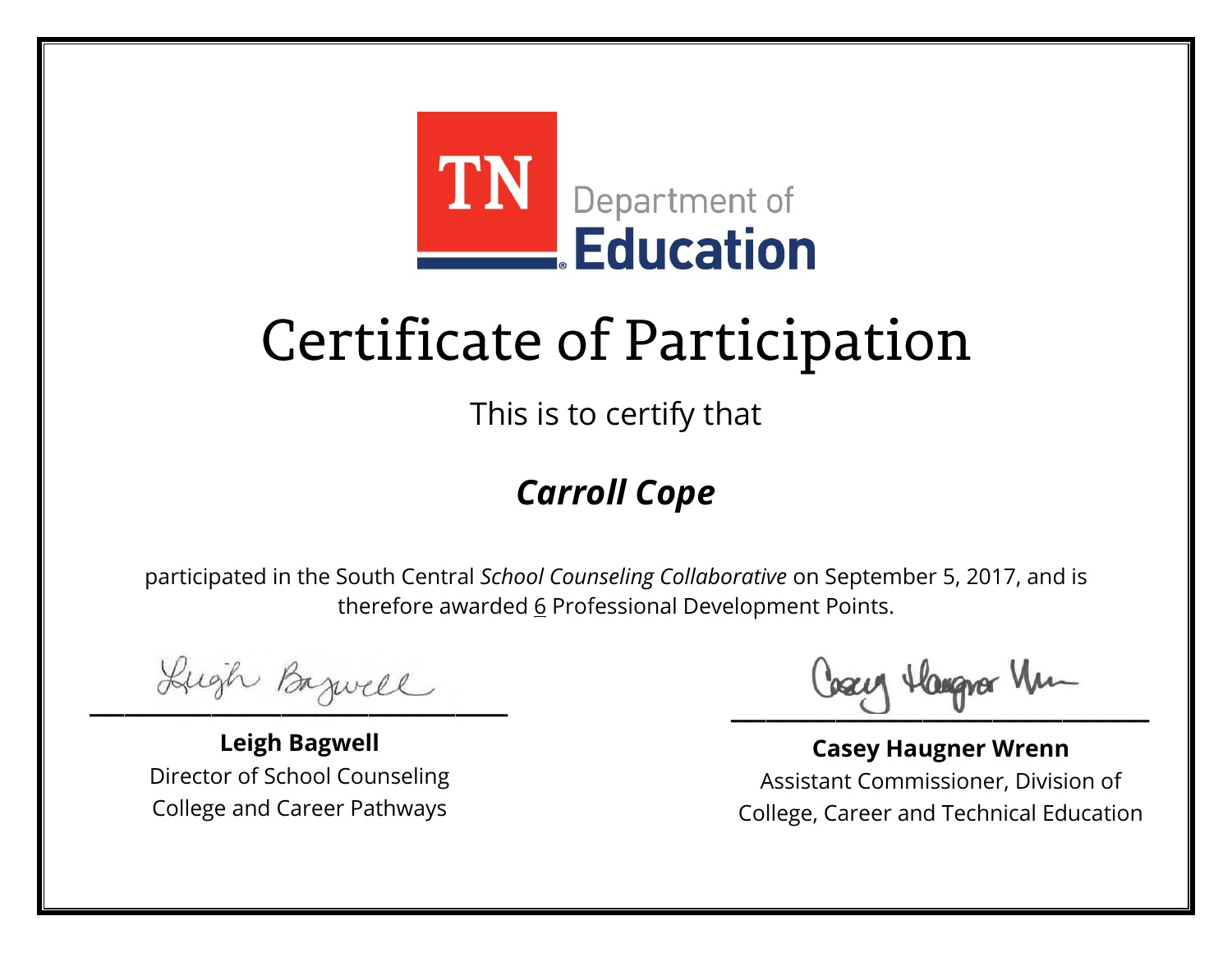

This is to certify that

#### *Sunnie Dickson*

Lugh Bazwell

**Leigh Bagwell** Director of School Counseling College and Career Pathways

Lizery Hangyar Mu

**Casey Haugner Wrenn** Assistant Commissioner, Division of College, Career and Technical Education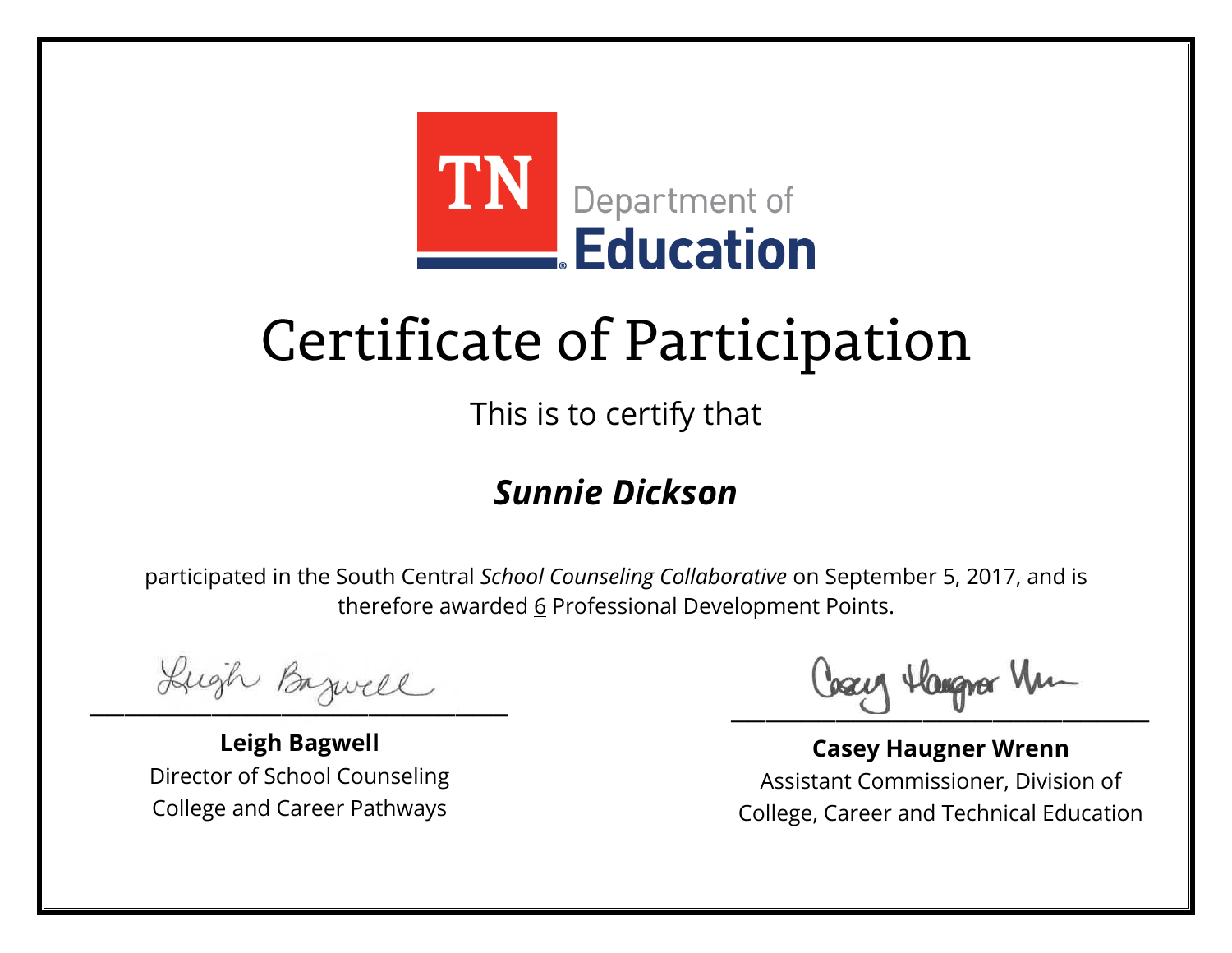

This is to certify that

#### *Heather Durham*

Lugh Bazwell

**Leigh Bagwell** Director of School Counseling College and Career Pathways

Cosey Hangra Vm

**Casey Haugner Wrenn** Assistant Commissioner, Division of College, Career and Technical Education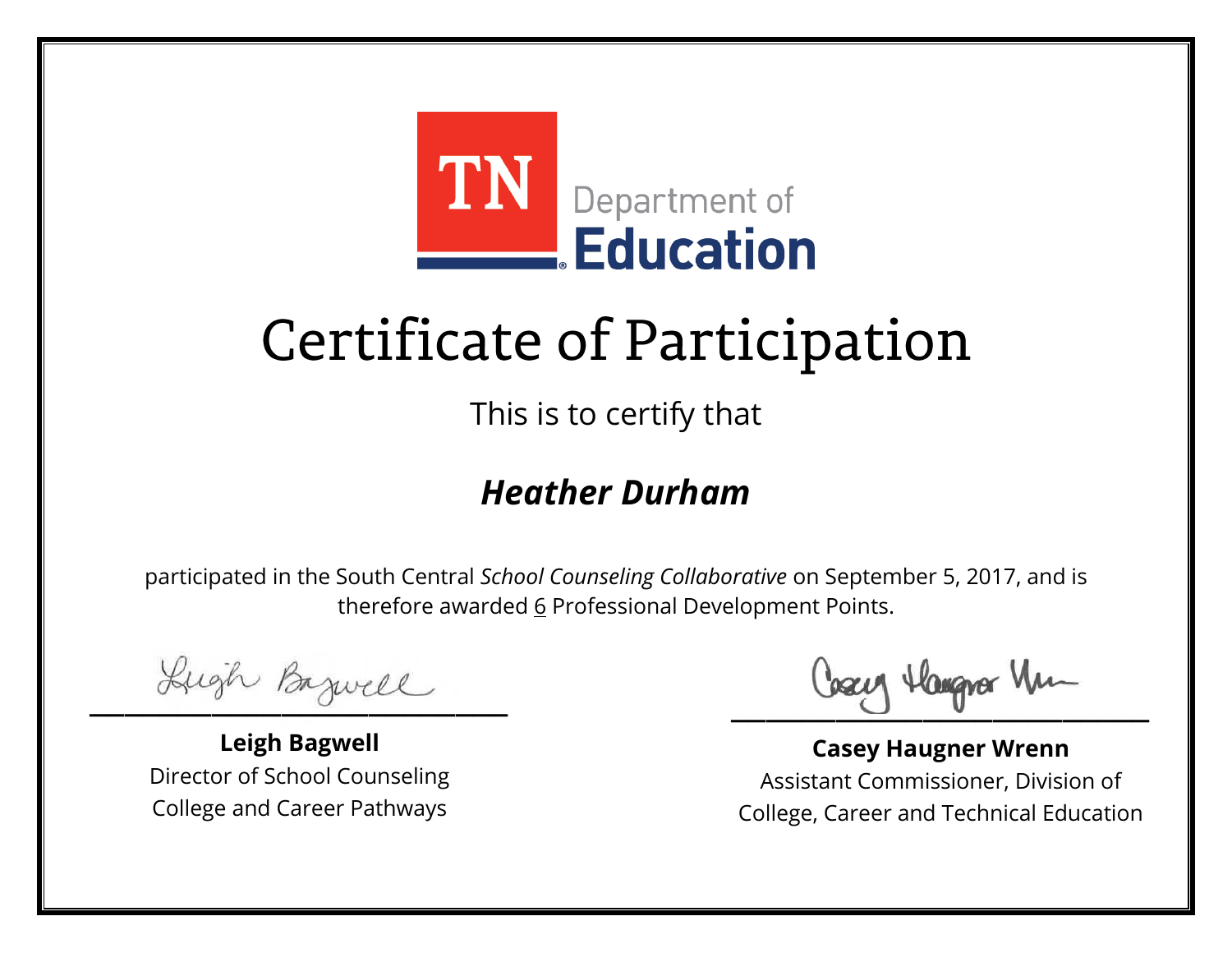

This is to certify that

#### *Theresa Gregory*

Lugh Bazwell

**Leigh Bagwell** Director of School Counseling College and Career Pathways

Cosey Hangra Vm

**Casey Haugner Wrenn** Assistant Commissioner, Division of College, Career and Technical Education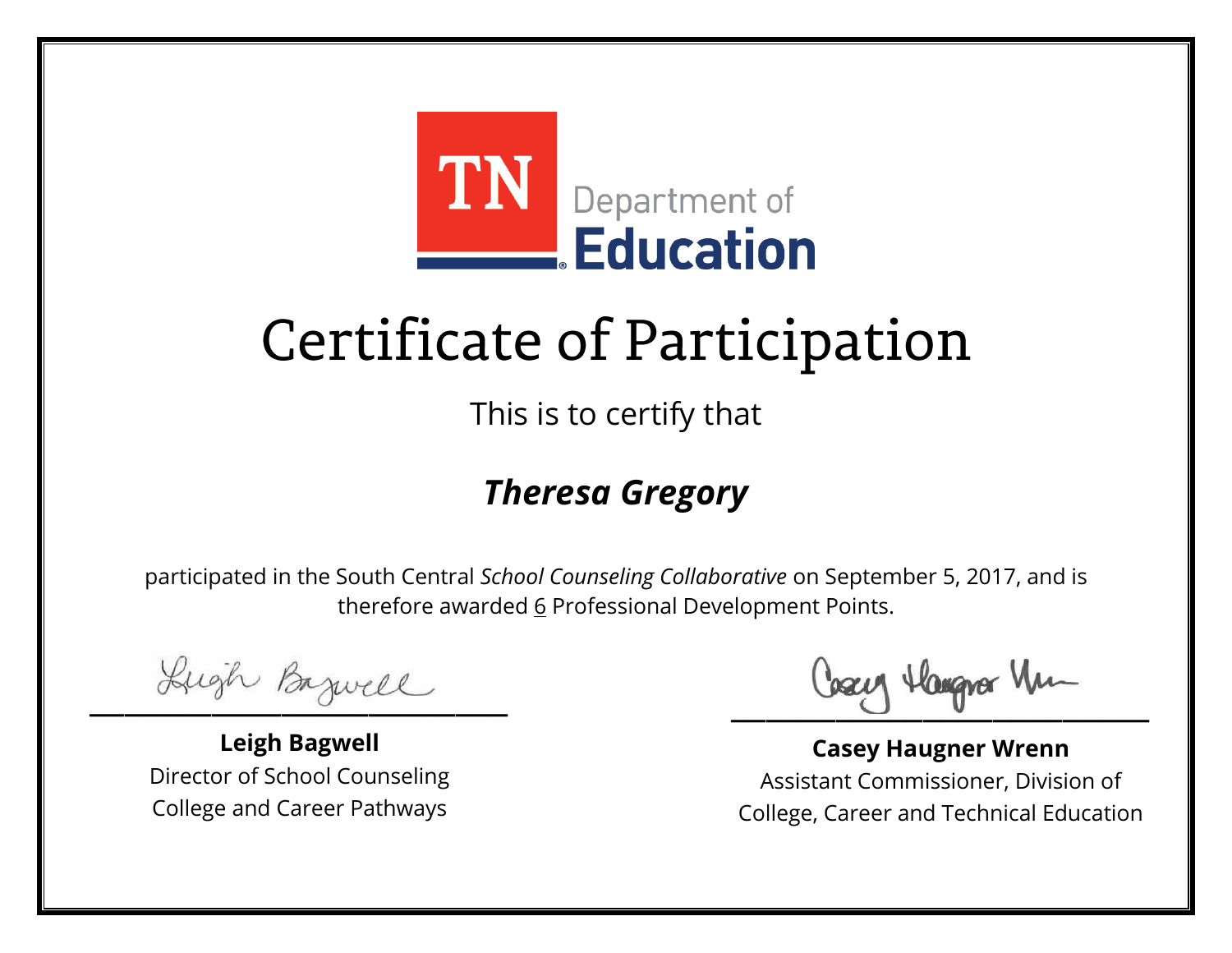

This is to certify that

#### *Lainie Harrison*

Lugh Bazwell

**Leigh Bagwell** Director of School Counseling College and Career Pathways

Cosey Hangra Vm

**Casey Haugner Wrenn** Assistant Commissioner, Division of College, Career and Technical Education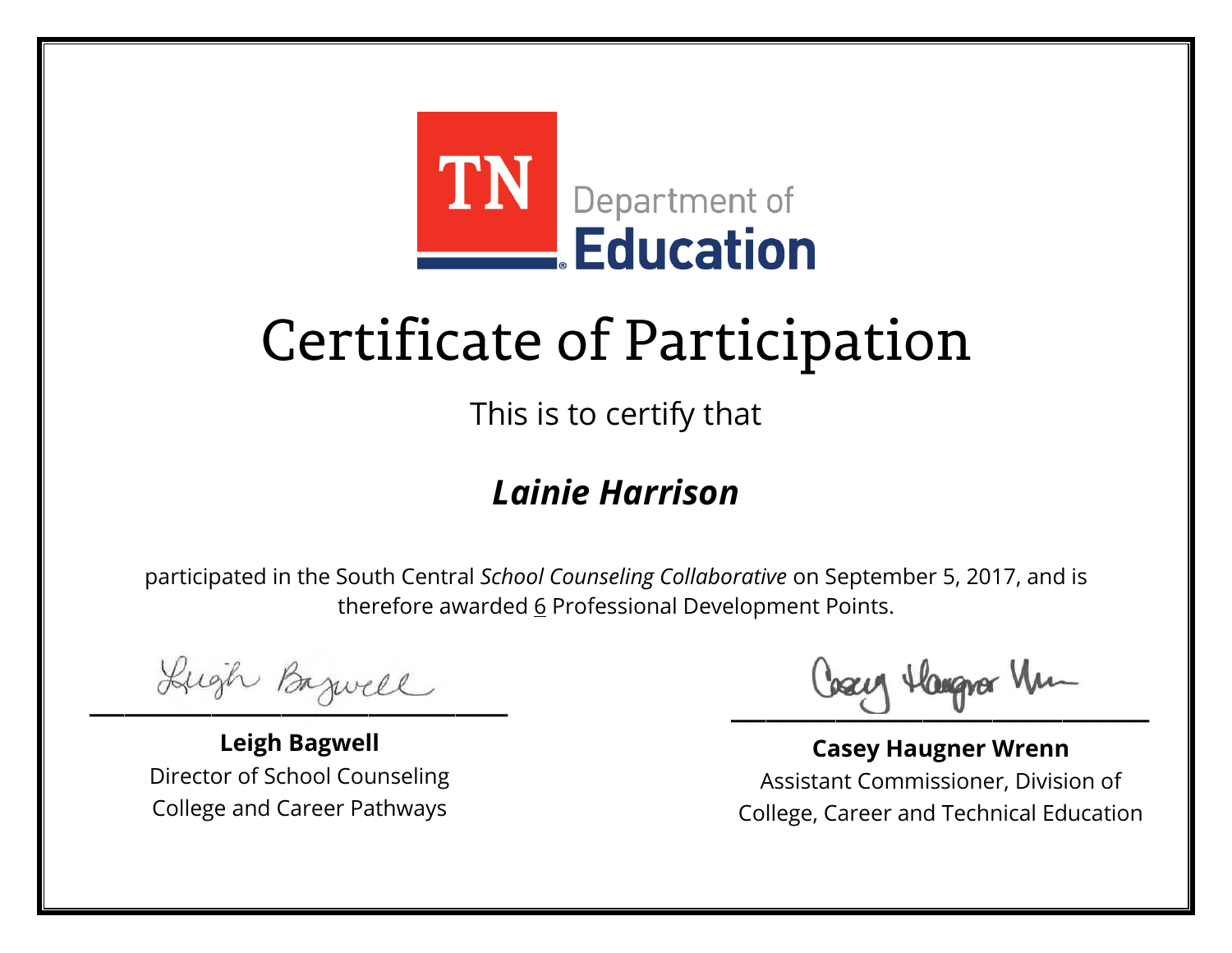

This is to certify that

### *Robb Killen*

Lugh Bazwell

**Leigh Bagwell** Director of School Counseling College and Career Pathways

Lizery Hangyar Mu

**Casey Haugner Wrenn** Assistant Commissioner, Division of College, Career and Technical Education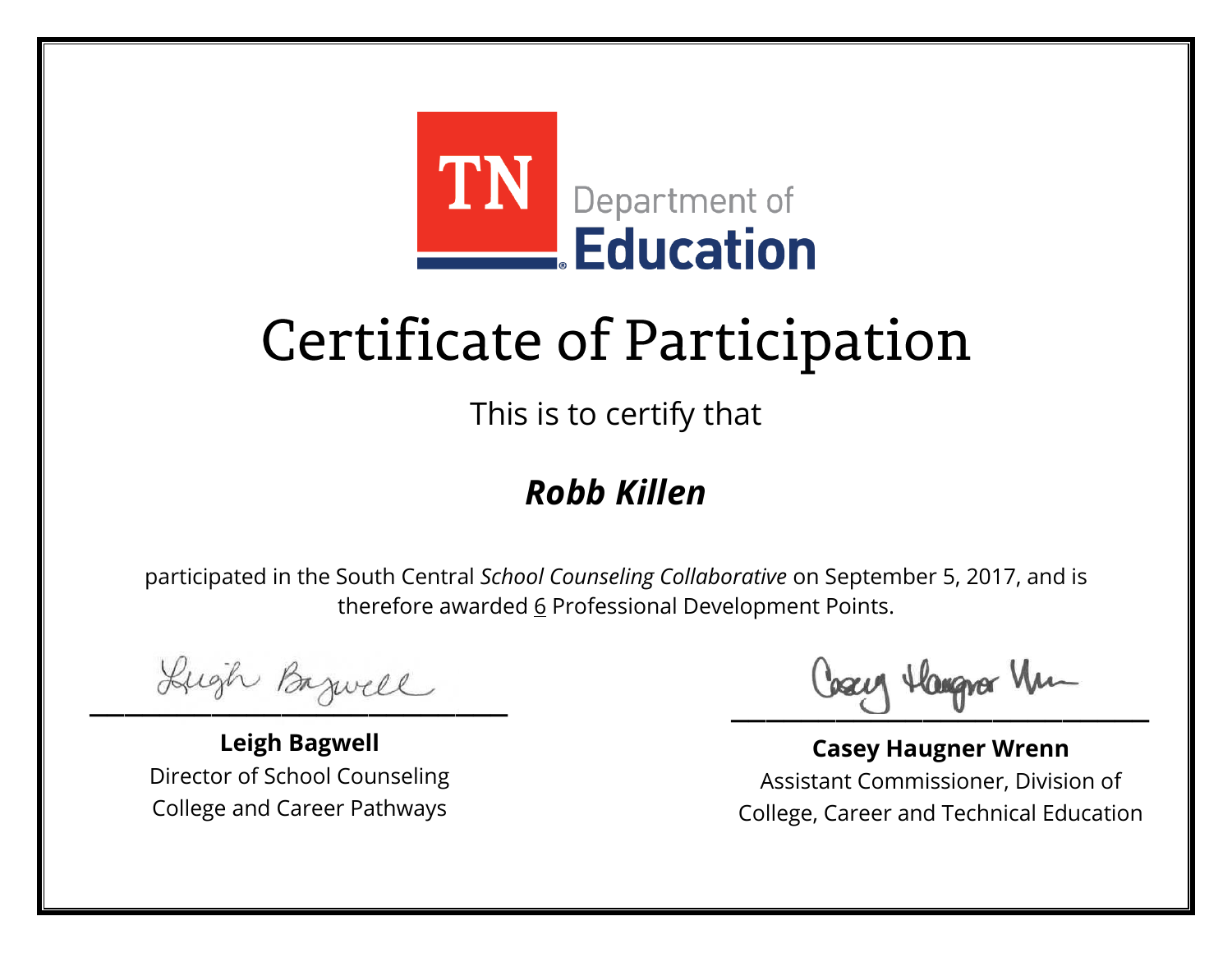

This is to certify that

### *Kathy Knies*

Lugh Bazwell

**Leigh Bagwell** Director of School Counseling College and Career Pathways

Lizery Hangyar Mu

**Casey Haugner Wrenn** Assistant Commissioner, Division of College, Career and Technical Education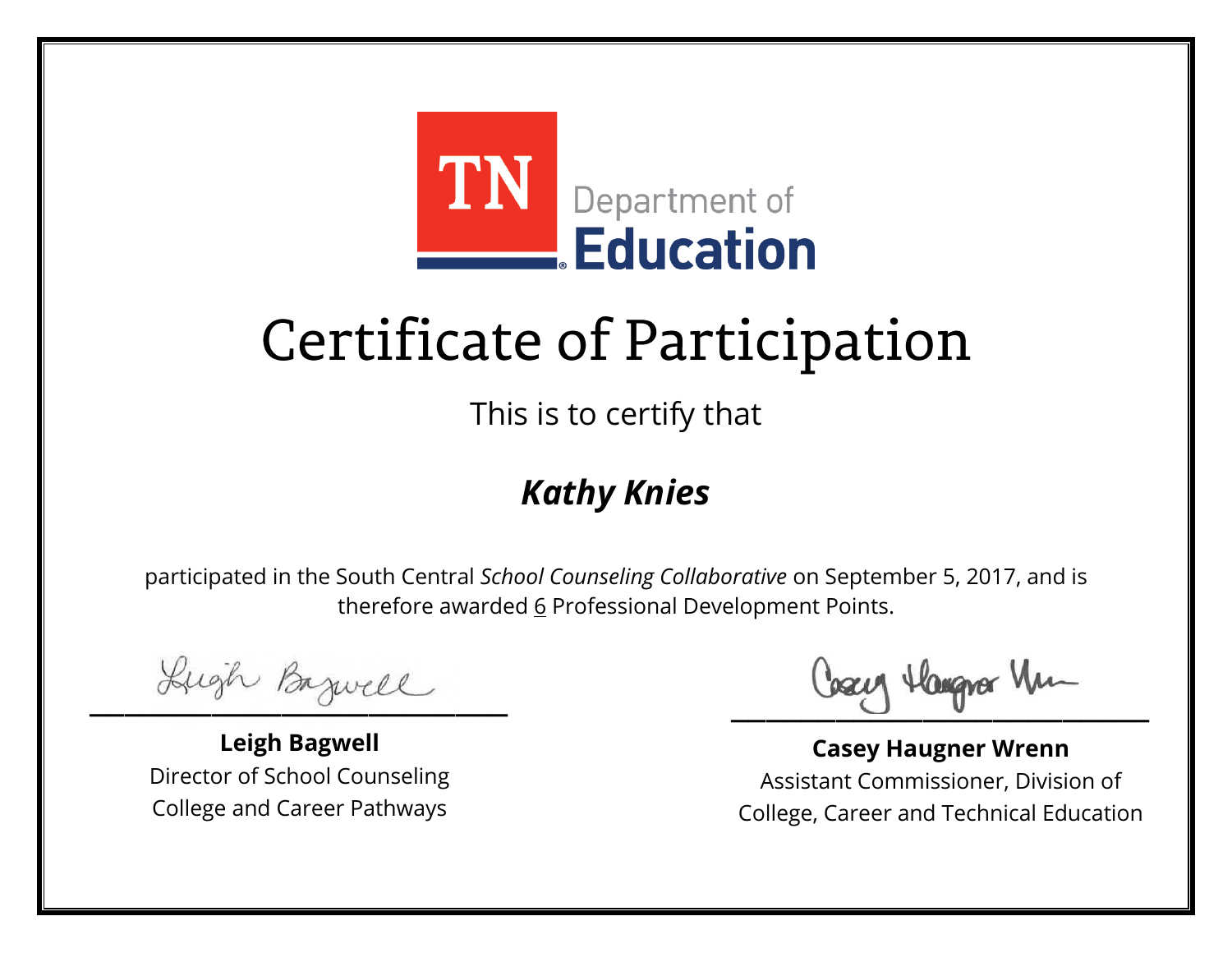

This is to certify that

#### *Ellen Lawson*

Lugh Bazwell

**Leigh Bagwell** Director of School Counseling College and Career Pathways

Lizery Hangyar Mu

**Casey Haugner Wrenn** Assistant Commissioner, Division of College, Career and Technical Education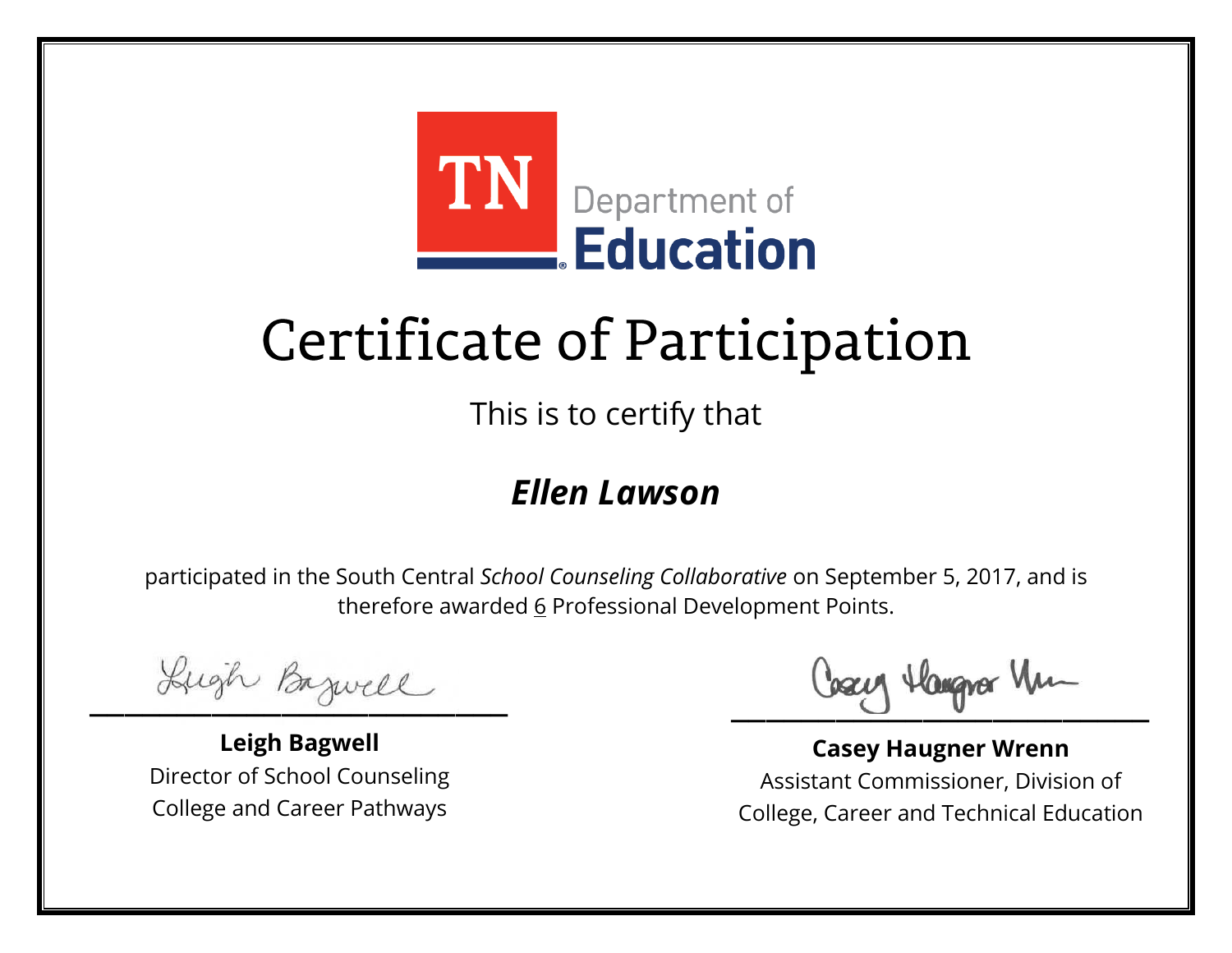

This is to certify that

#### *Katie Liebers*

Lugh Bazwell

**Leigh Bagwell** Director of School Counseling College and Career Pathways

Lizery Hangyar Mu

**Casey Haugner Wrenn** Assistant Commissioner, Division of College, Career and Technical Education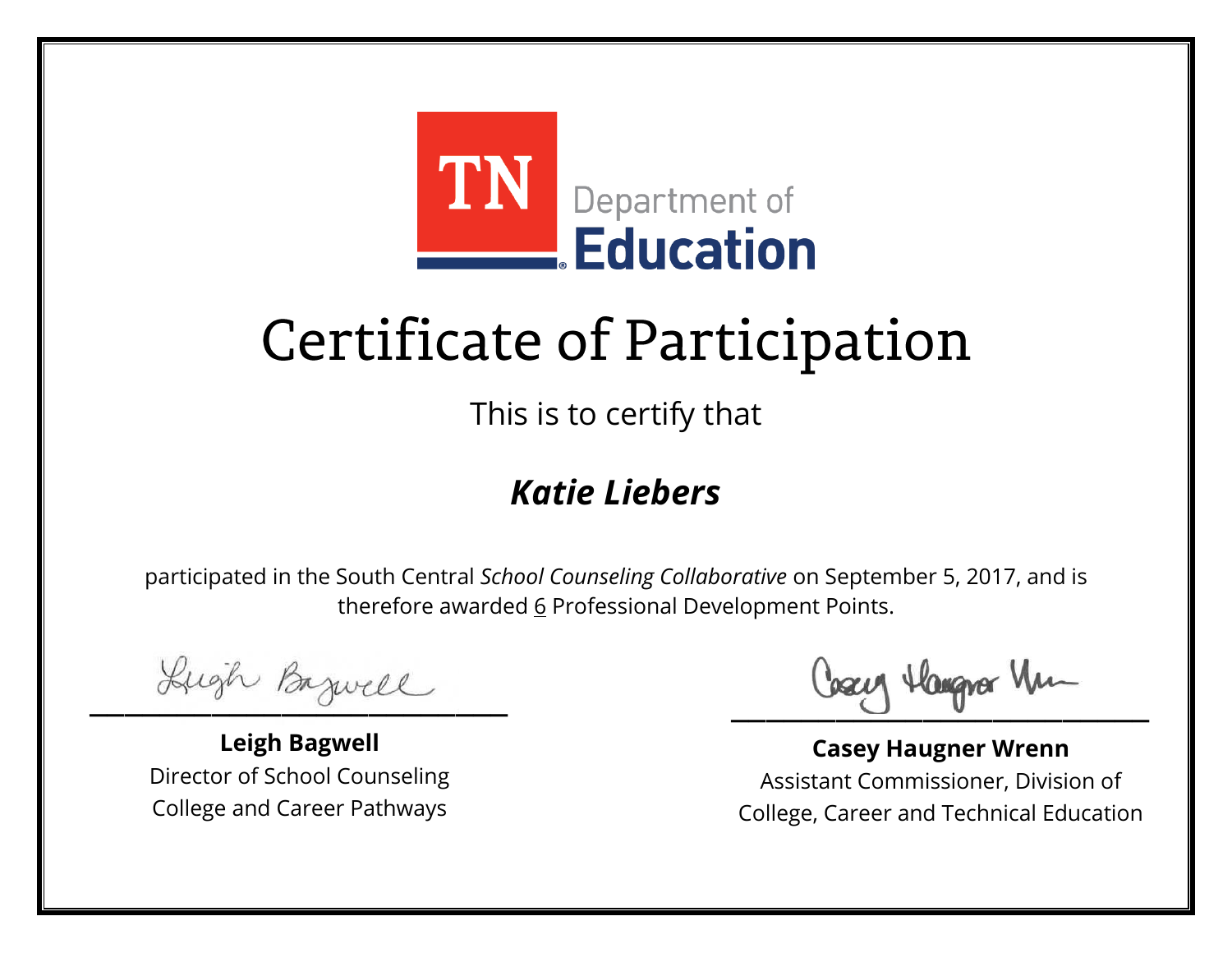

This is to certify that

#### *Joann Lorch*

Lugh Bazwell

**Leigh Bagwell** Director of School Counseling College and Career Pathways

Lizery Hangyar Mu

**Casey Haugner Wrenn** Assistant Commissioner, Division of College, Career and Technical Education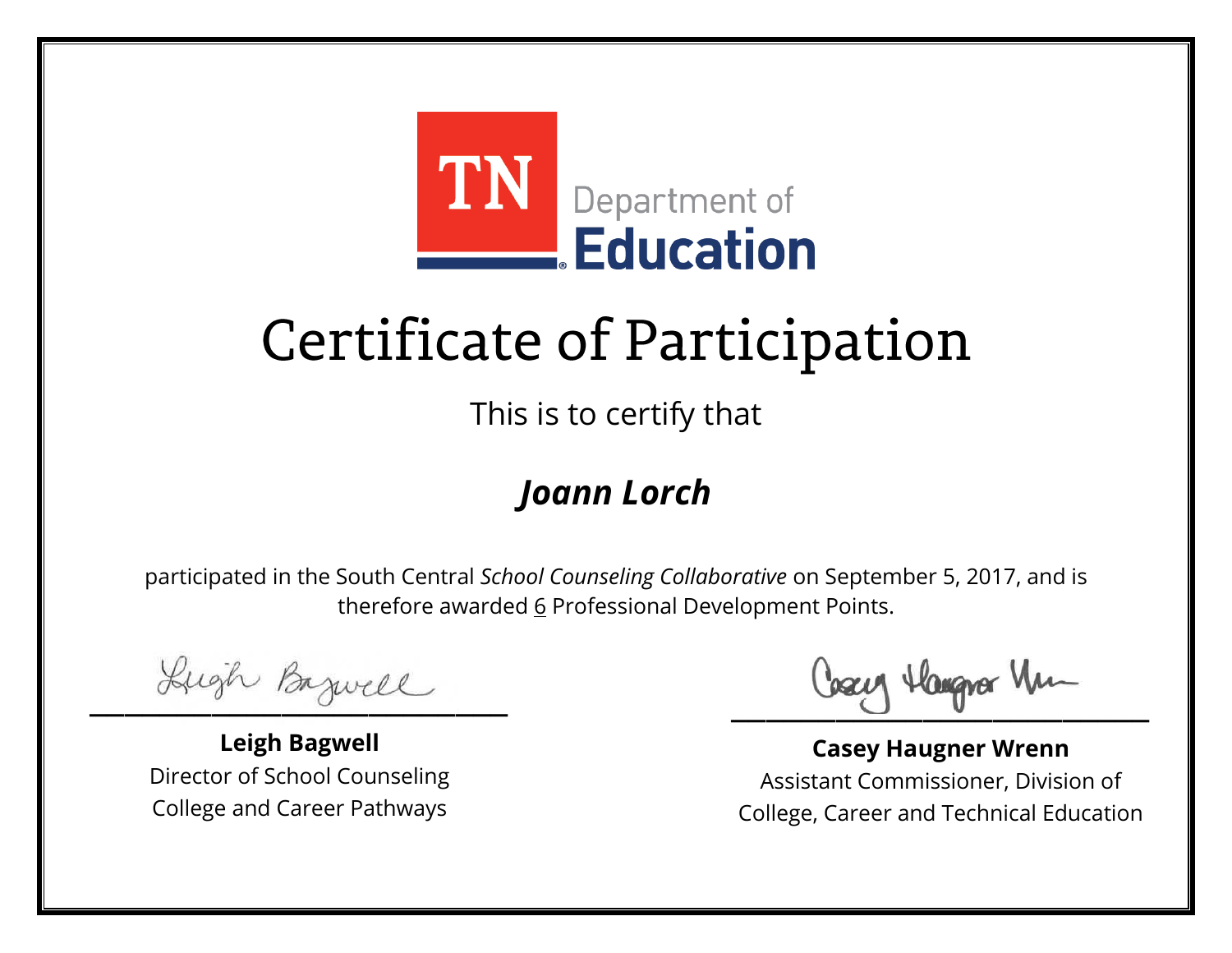

This is to certify that

### *Kelly Lusk*

Lugh Bazwell

**Leigh Bagwell** Director of School Counseling College and Career Pathways

Lizery Hangyar Mu

**Casey Haugner Wrenn** Assistant Commissioner, Division of College, Career and Technical Education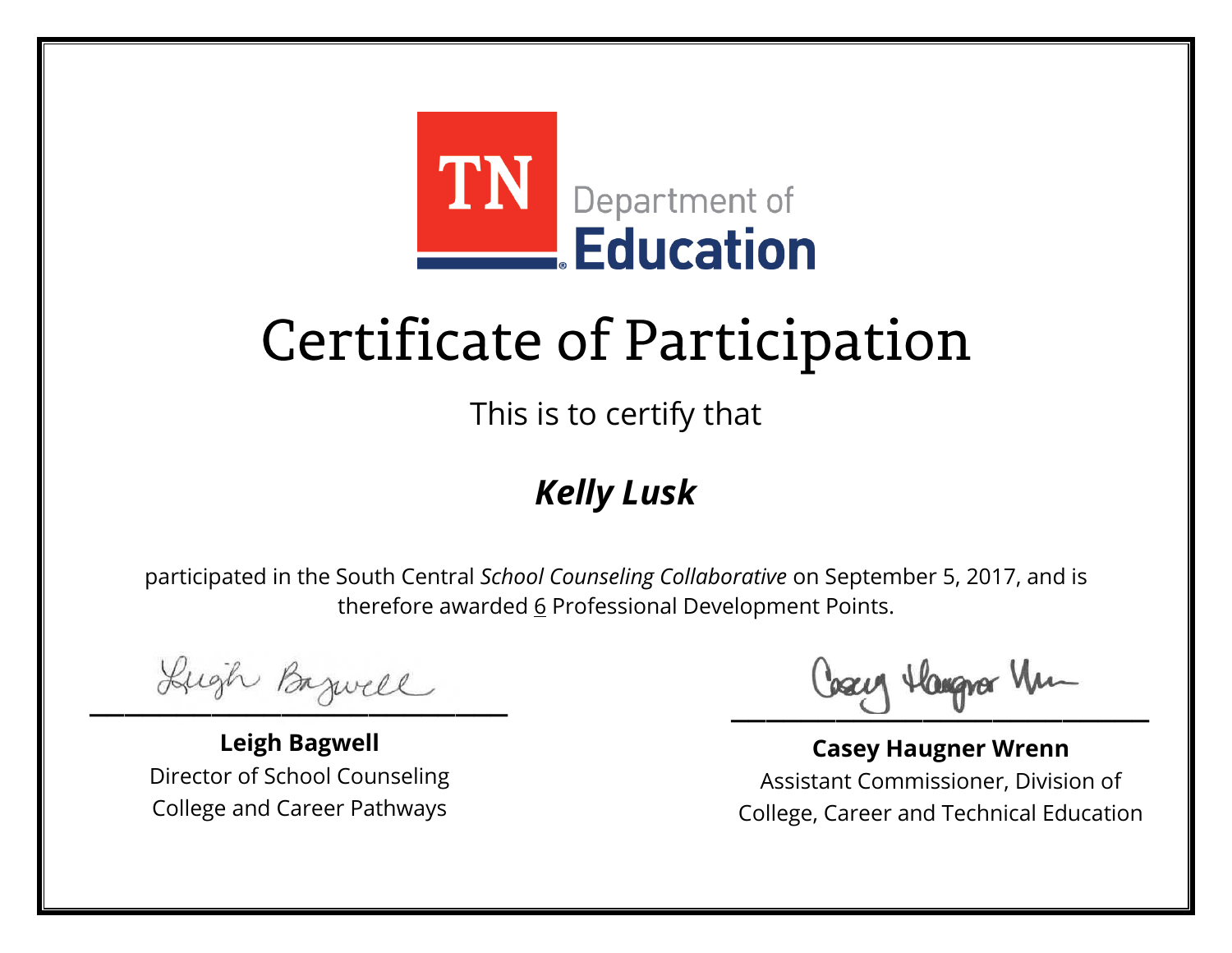

This is to certify that

#### *Heather McDonald*

Lugh Bazwell

**Leigh Bagwell** Director of School Counseling College and Career Pathways

Cosey Hangra Vm

**Casey Haugner Wrenn** Assistant Commissioner, Division of College, Career and Technical Education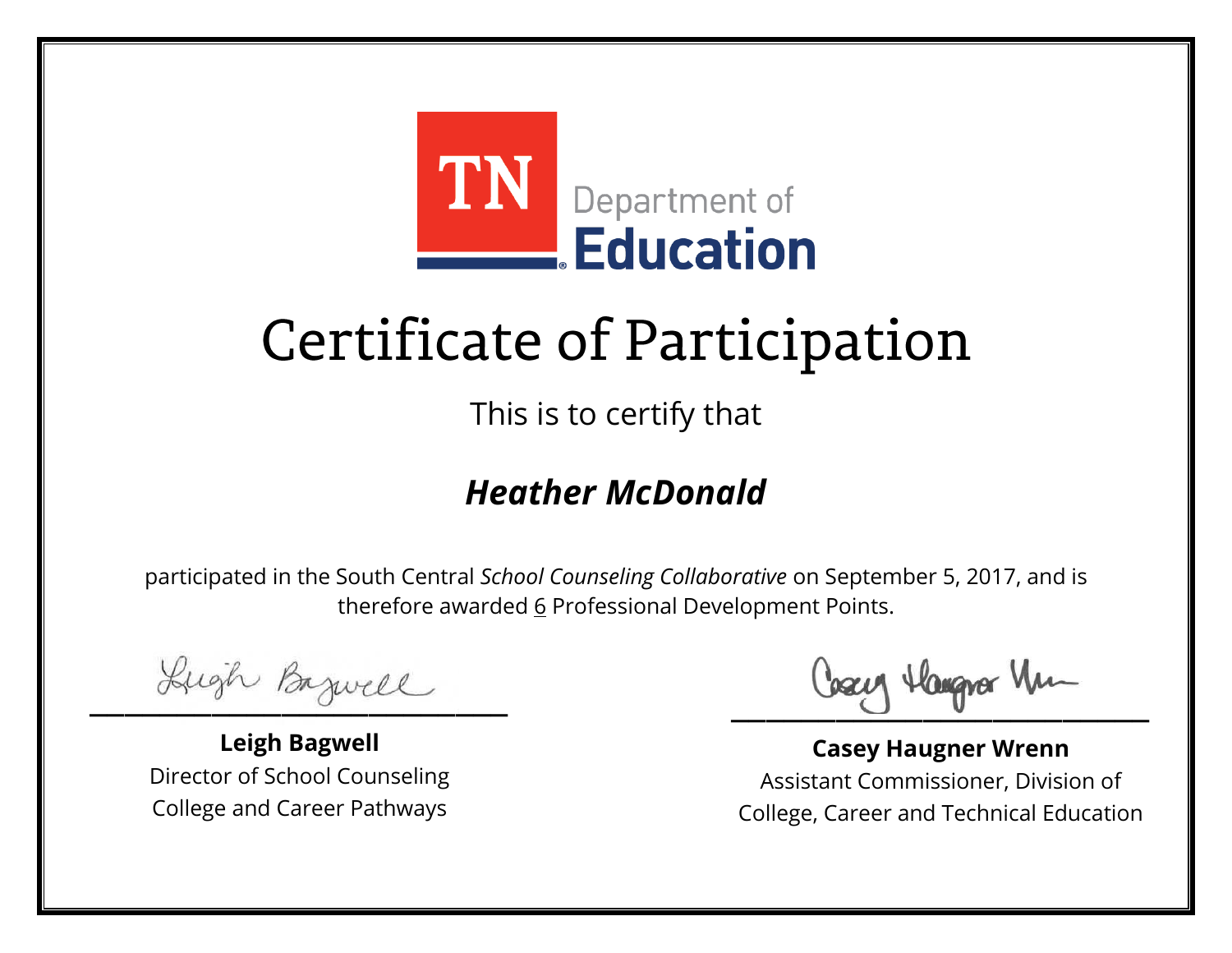

This is to certify that

#### *Paula Morris*

Lugh Bazwell

**Leigh Bagwell** Director of School Counseling College and Career Pathways

Lizery Hangyar Mu

**Casey Haugner Wrenn** Assistant Commissioner, Division of College, Career and Technical Education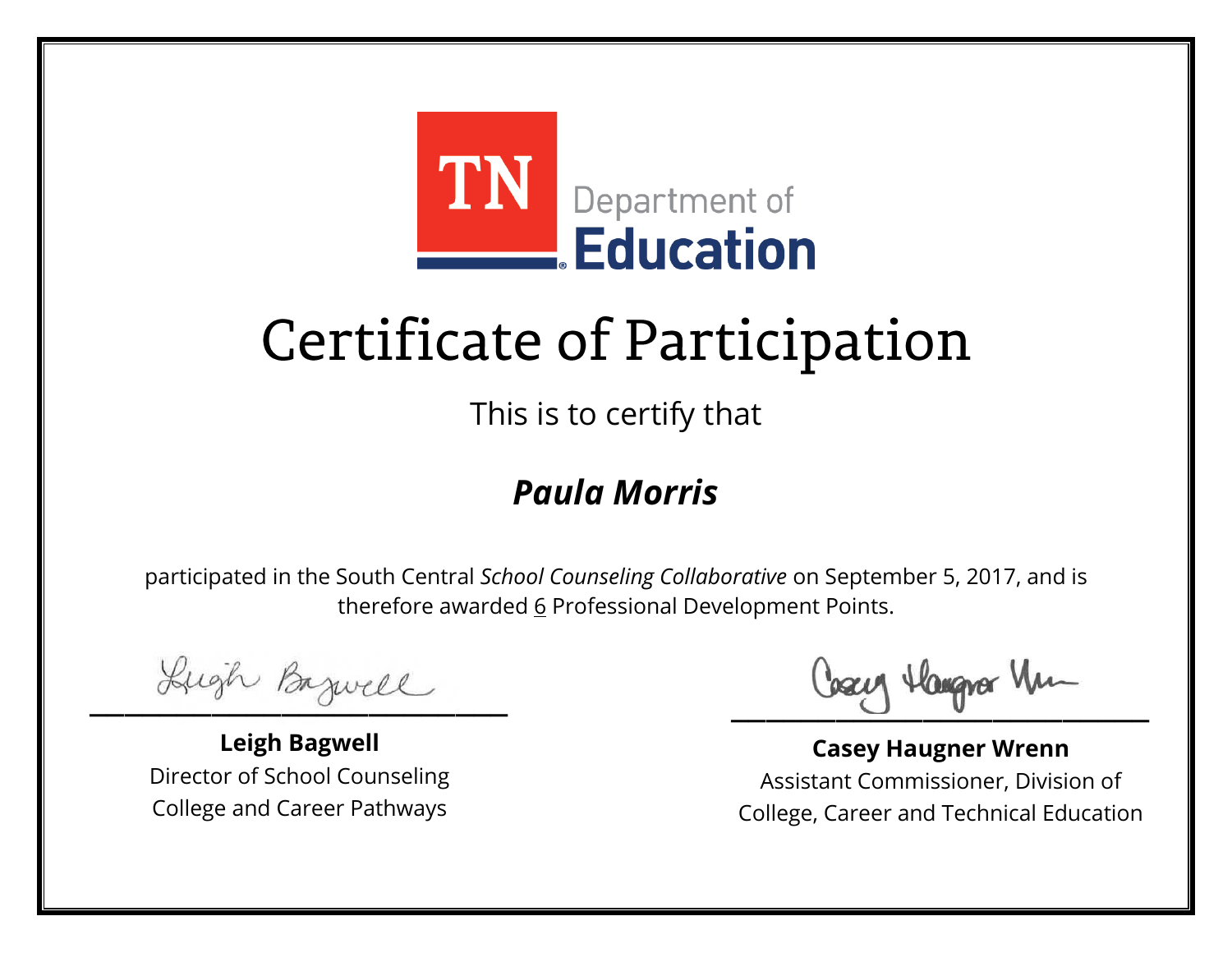

This is to certify that

### *Mary Jean Nave*

Lugh Bazwell

**Leigh Bagwell** Director of School Counseling College and Career Pathways

Cosey Hangra Vm

**Casey Haugner Wrenn** Assistant Commissioner, Division of College, Career and Technical Education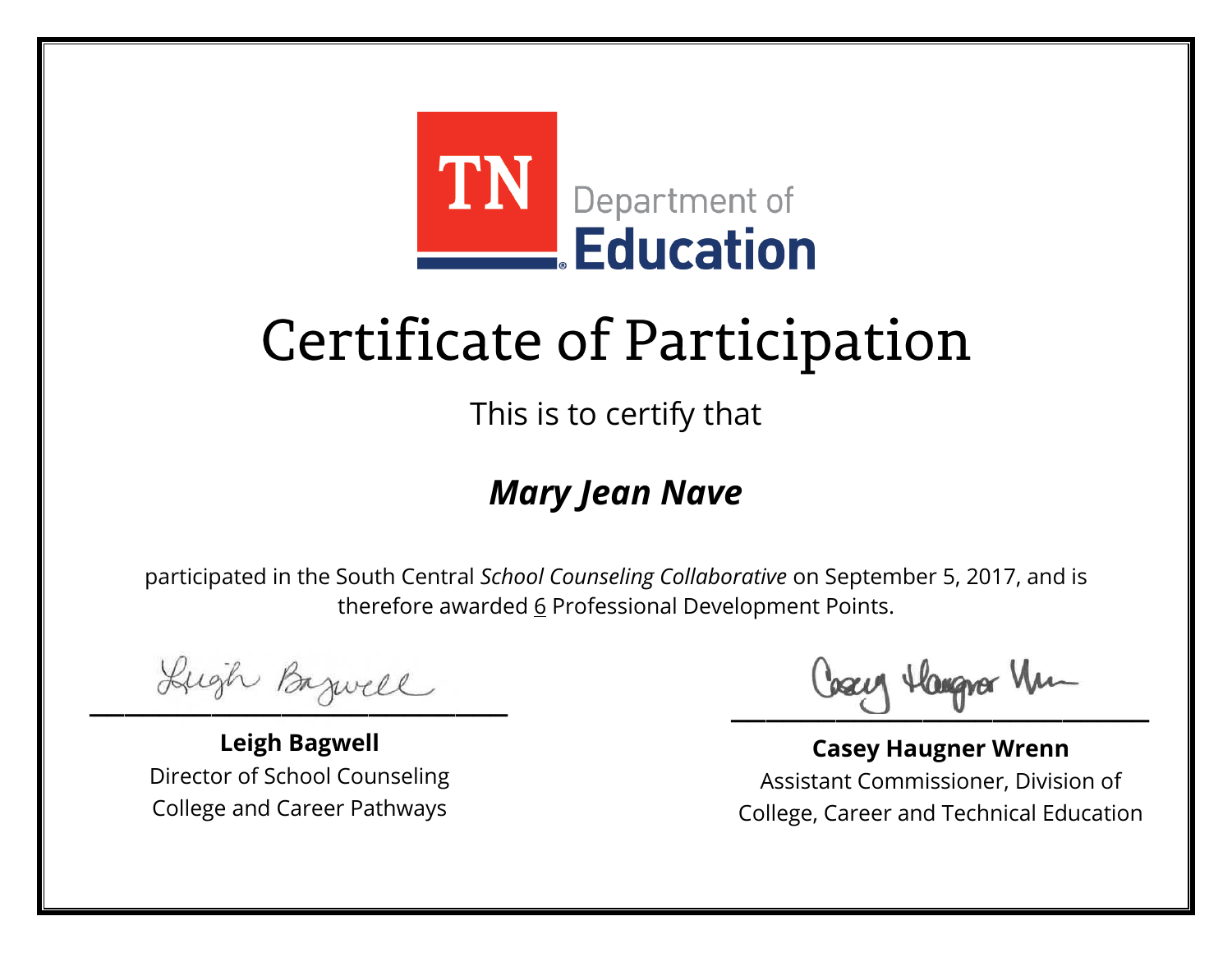

This is to certify that

### *Robyn Padgett*

Lugh Bazwell

**Leigh Bagwell** Director of School Counseling College and Career Pathways

Cosey Hangra Vm

**Casey Haugner Wrenn** Assistant Commissioner, Division of College, Career and Technical Education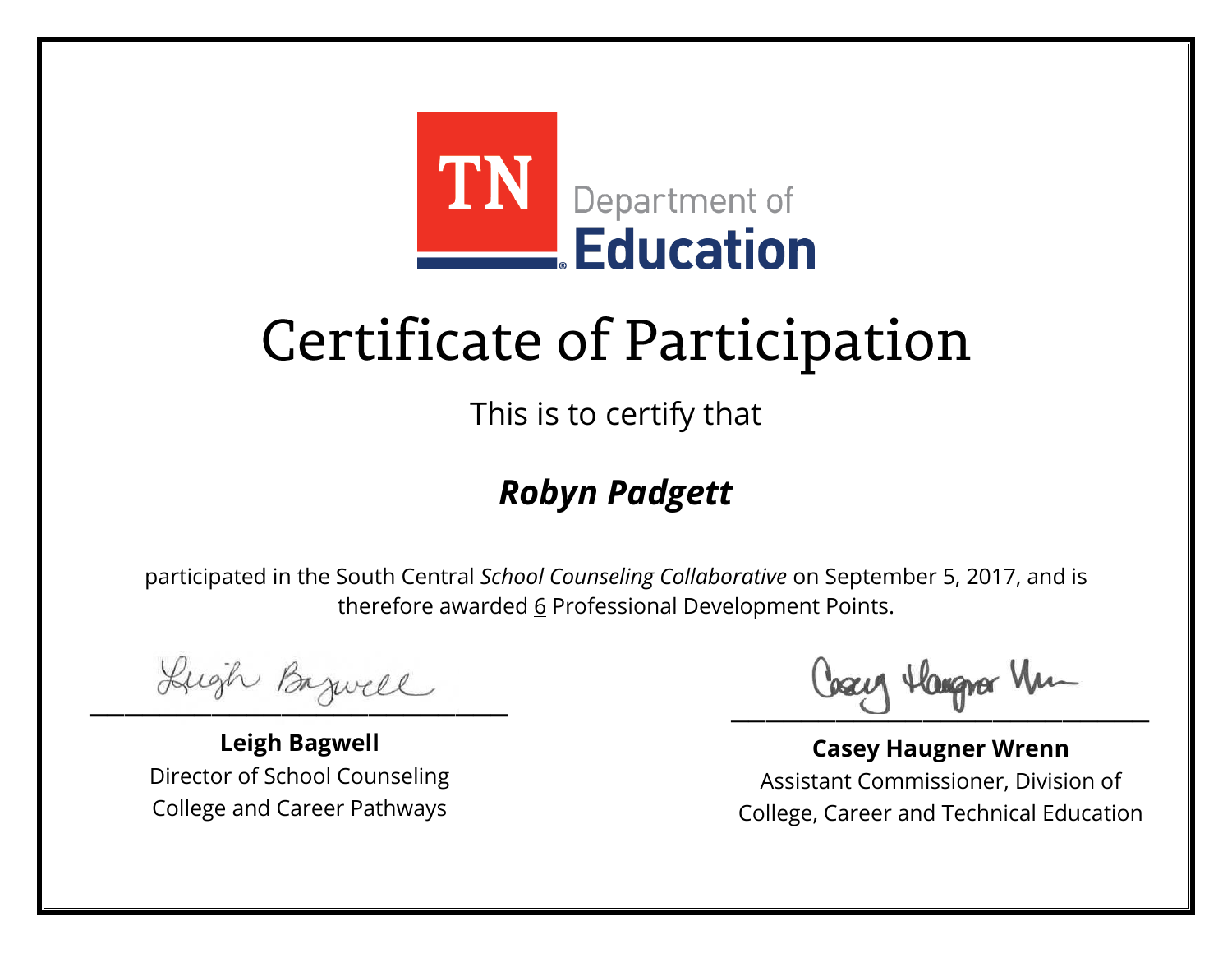

This is to certify that

#### *Beverly Peters*

Lugh Bazwell

**Leigh Bagwell** Director of School Counseling College and Career Pathways

Lizery Hangyar Mu

**Casey Haugner Wrenn** Assistant Commissioner, Division of College, Career and Technical Education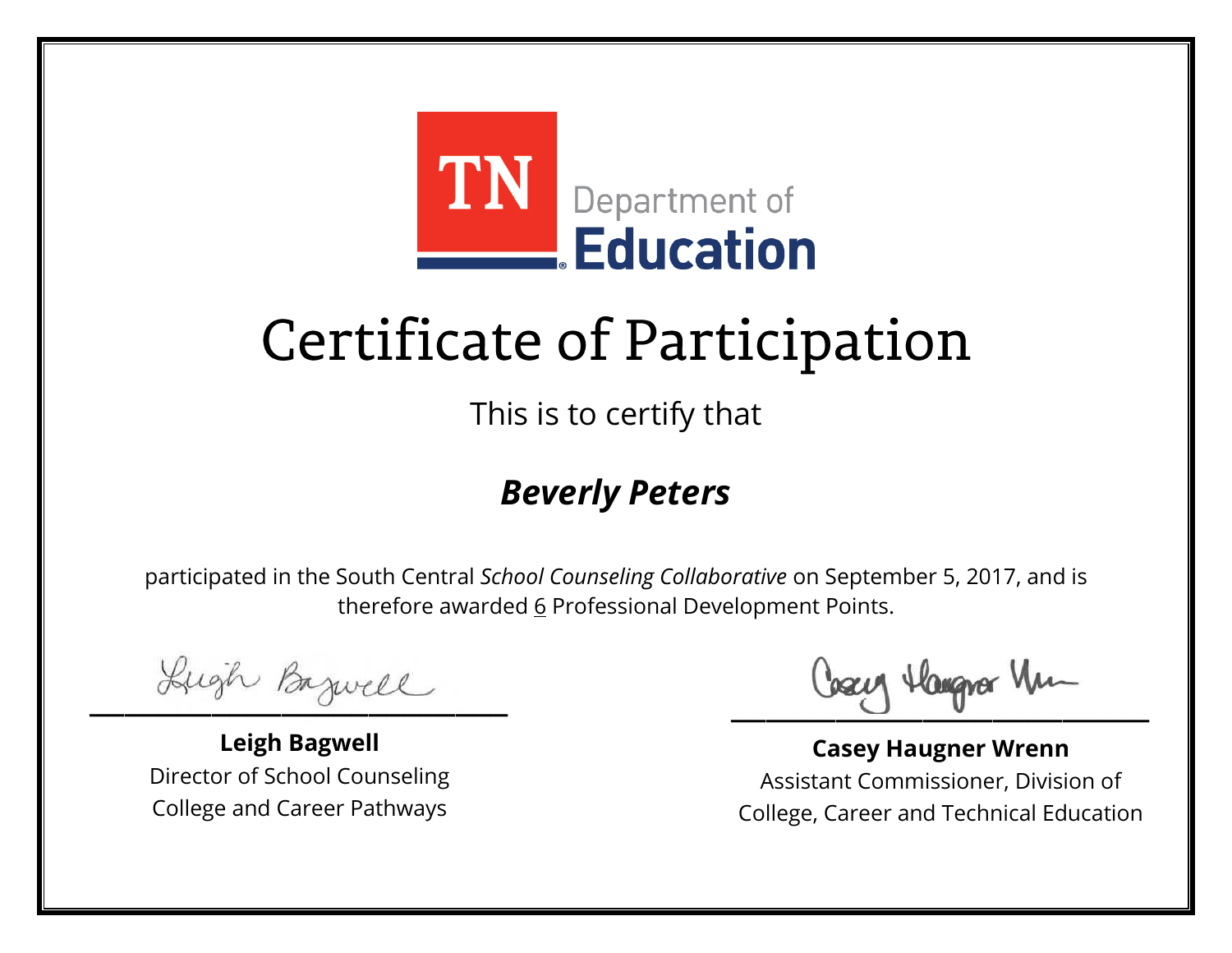

This is to certify that

### *Jody Plant*

Lugh Bazwell

**Leigh Bagwell** Director of School Counseling College and Career Pathways

Lizery Hangyar Mu

**Casey Haugner Wrenn** Assistant Commissioner, Division of College, Career and Technical Education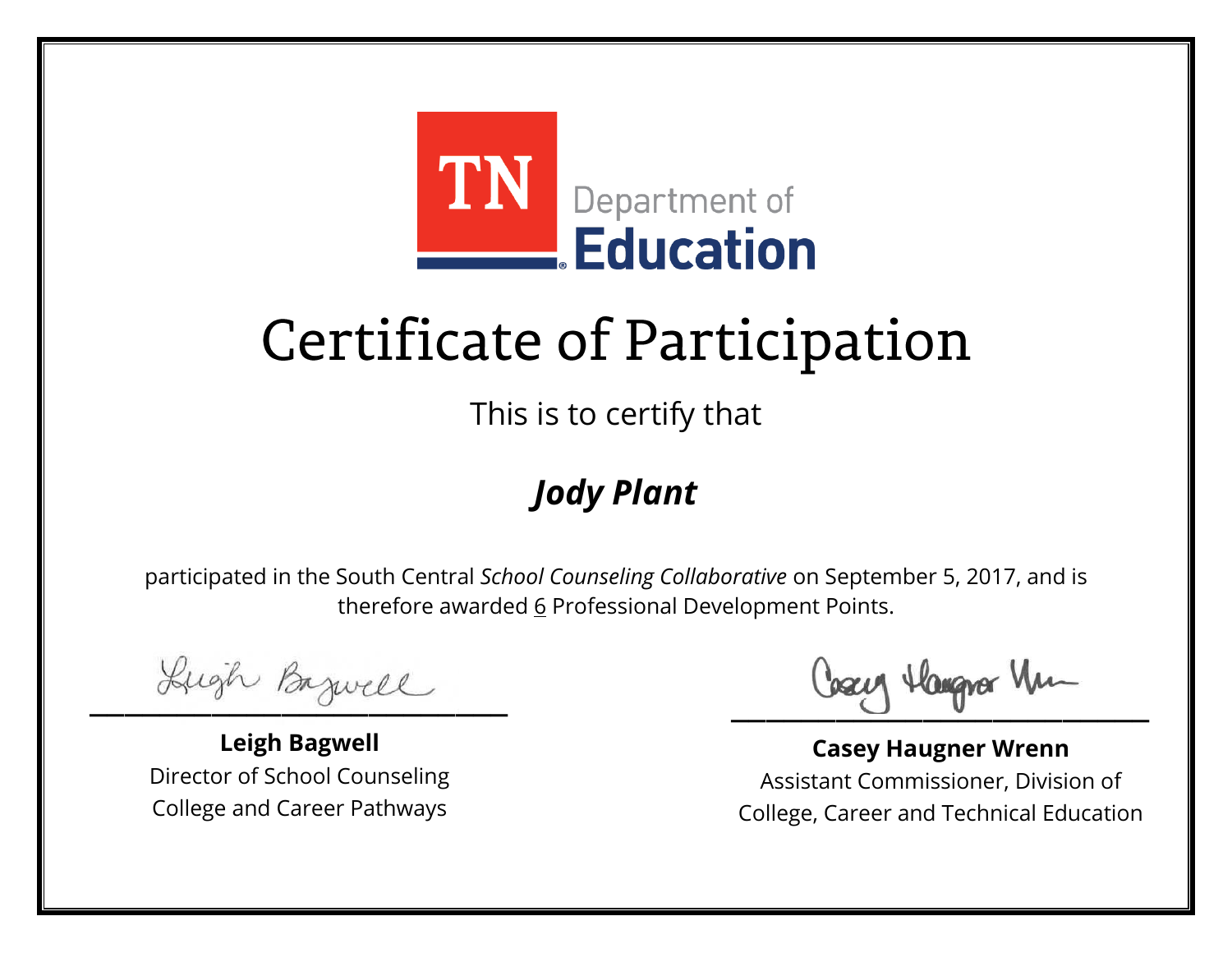

This is to certify that

#### *Carrie Roberson*

Lugh Bazwell

**Leigh Bagwell** Director of School Counseling College and Career Pathways

Cosey Hangra Vm

**Casey Haugner Wrenn** Assistant Commissioner, Division of College, Career and Technical Education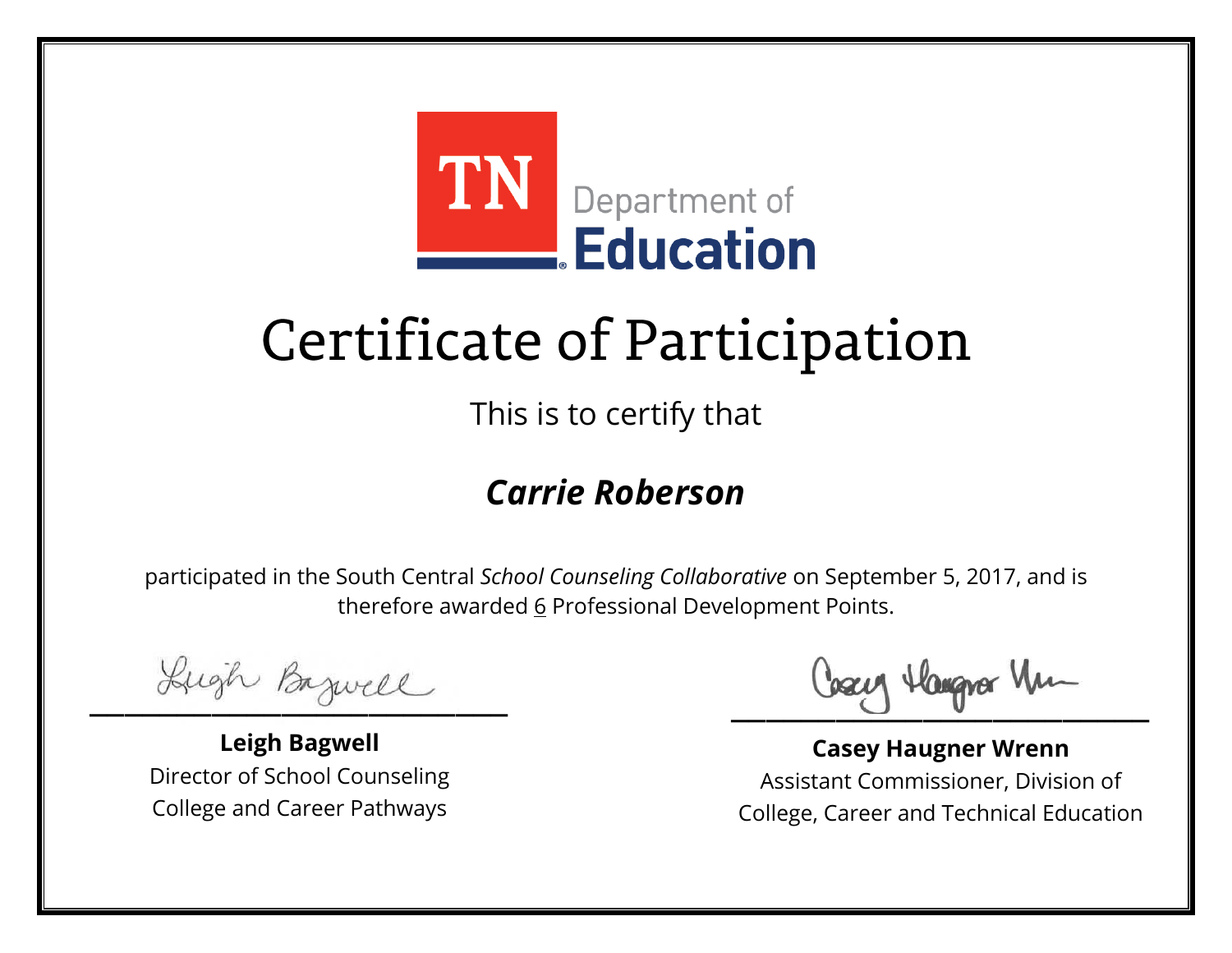

This is to certify that

### *Josh Runnels*

Lugh Bazwell

**Leigh Bagwell** Director of School Counseling College and Career Pathways

Lizery Hangyar Mu

**Casey Haugner Wrenn** Assistant Commissioner, Division of College, Career and Technical Education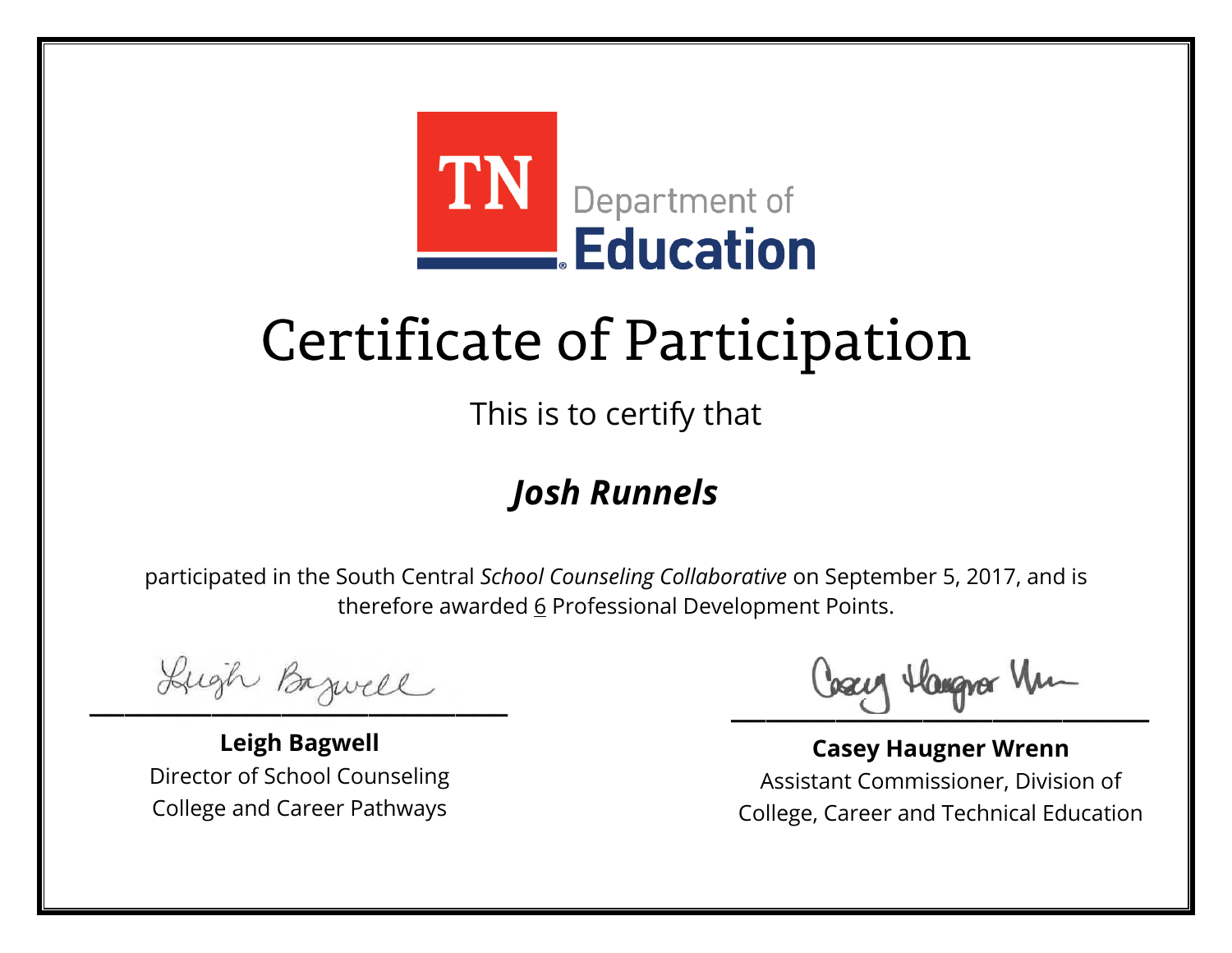

This is to certify that

#### *Mignonne Sawyer*

Lugh Bazwell

**Leigh Bagwell** Director of School Counseling College and Career Pathways

Cosey Hangra Vm

**Casey Haugner Wrenn** Assistant Commissioner, Division of College, Career and Technical Education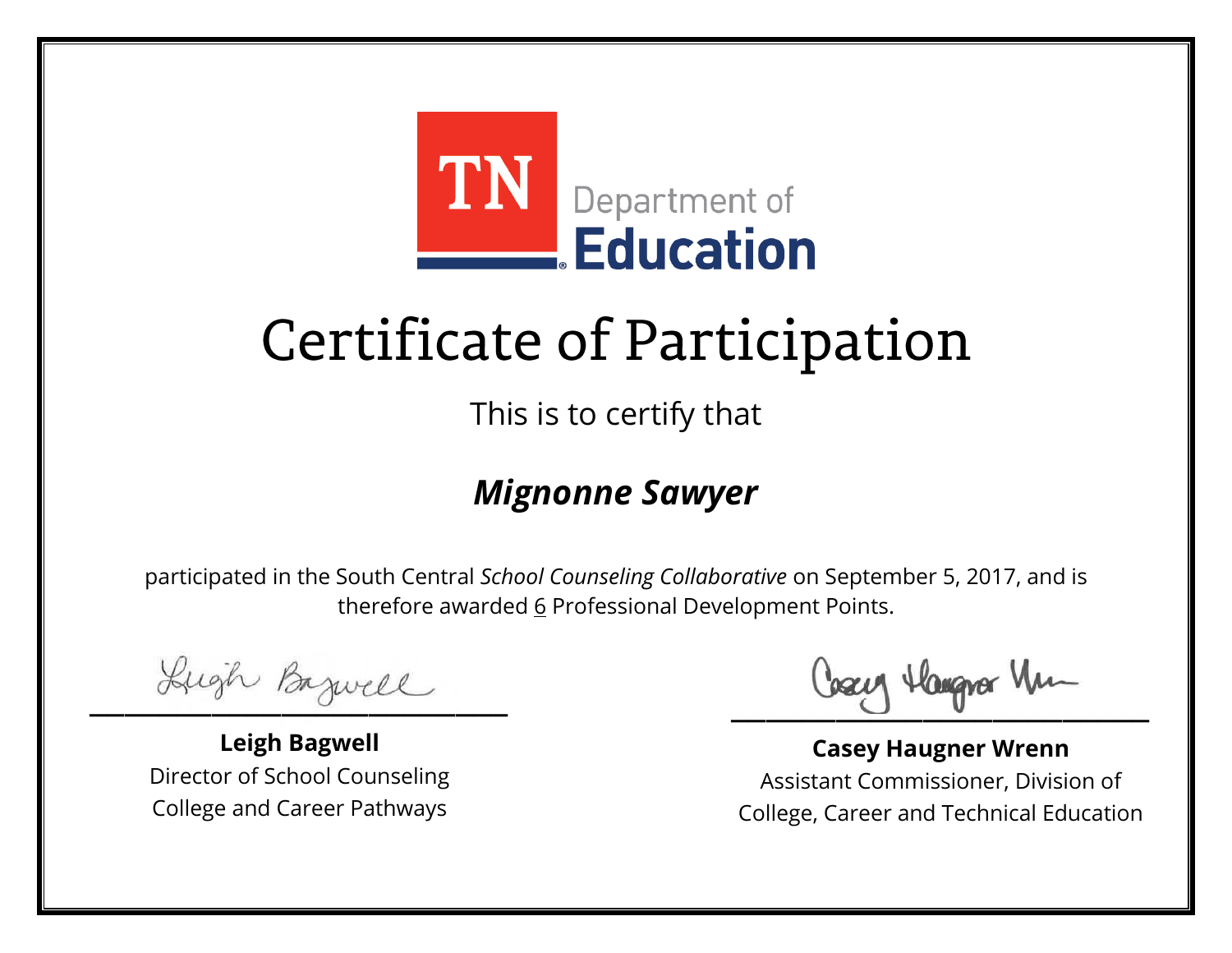

This is to certify that

#### *Brittany Schwendimann*

Lugh Bazwell

**Leigh Bagwell** Director of School Counseling College and Career Pathways

Cosey Hangra Vm

**Casey Haugner Wrenn** Assistant Commissioner, Division of College, Career and Technical Education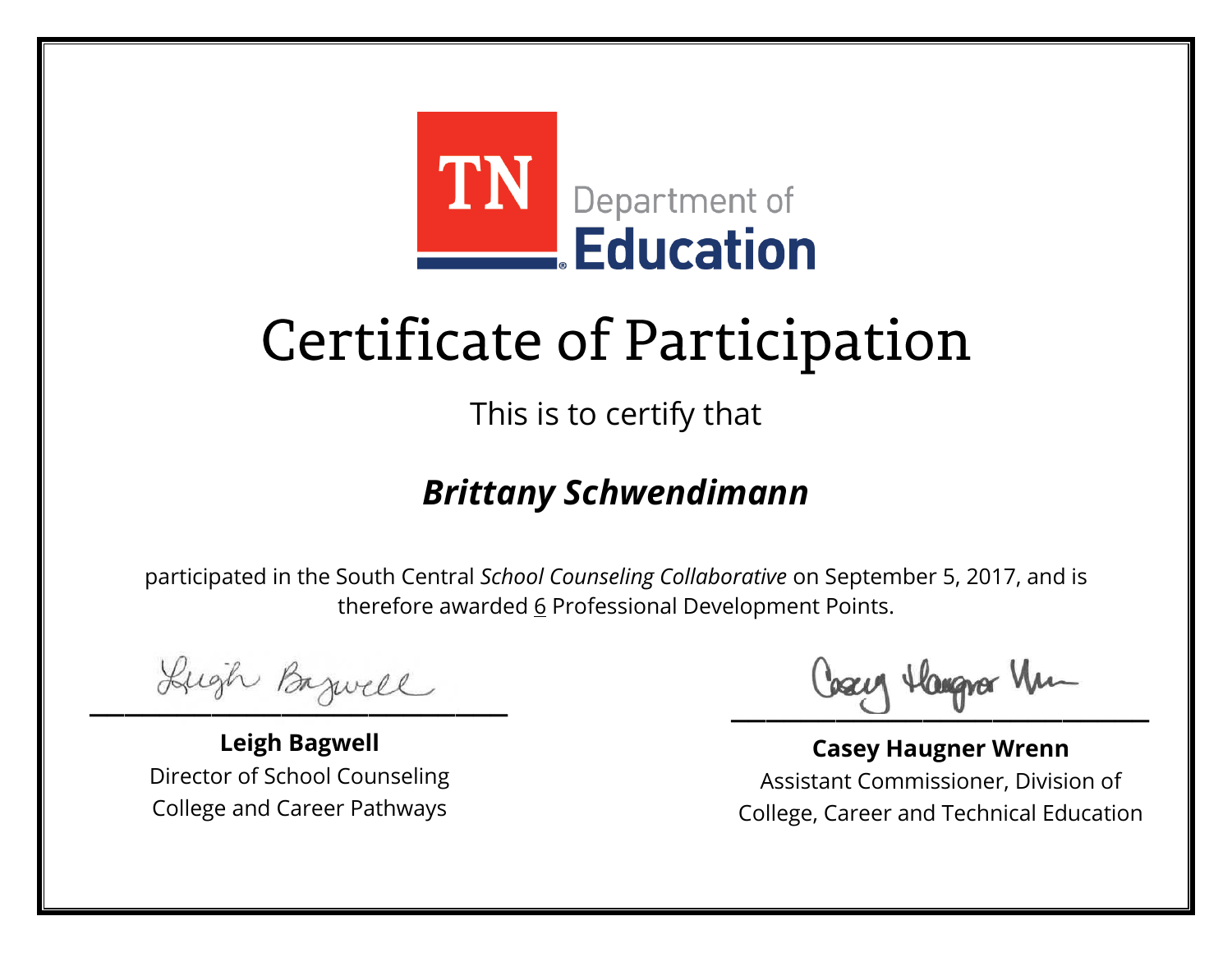

This is to certify that

### *Cindy Smith*

Lugh Bazwell

**Leigh Bagwell** Director of School Counseling College and Career Pathways

Lizery Hangyar Mu

**Casey Haugner Wrenn** Assistant Commissioner, Division of College, Career and Technical Education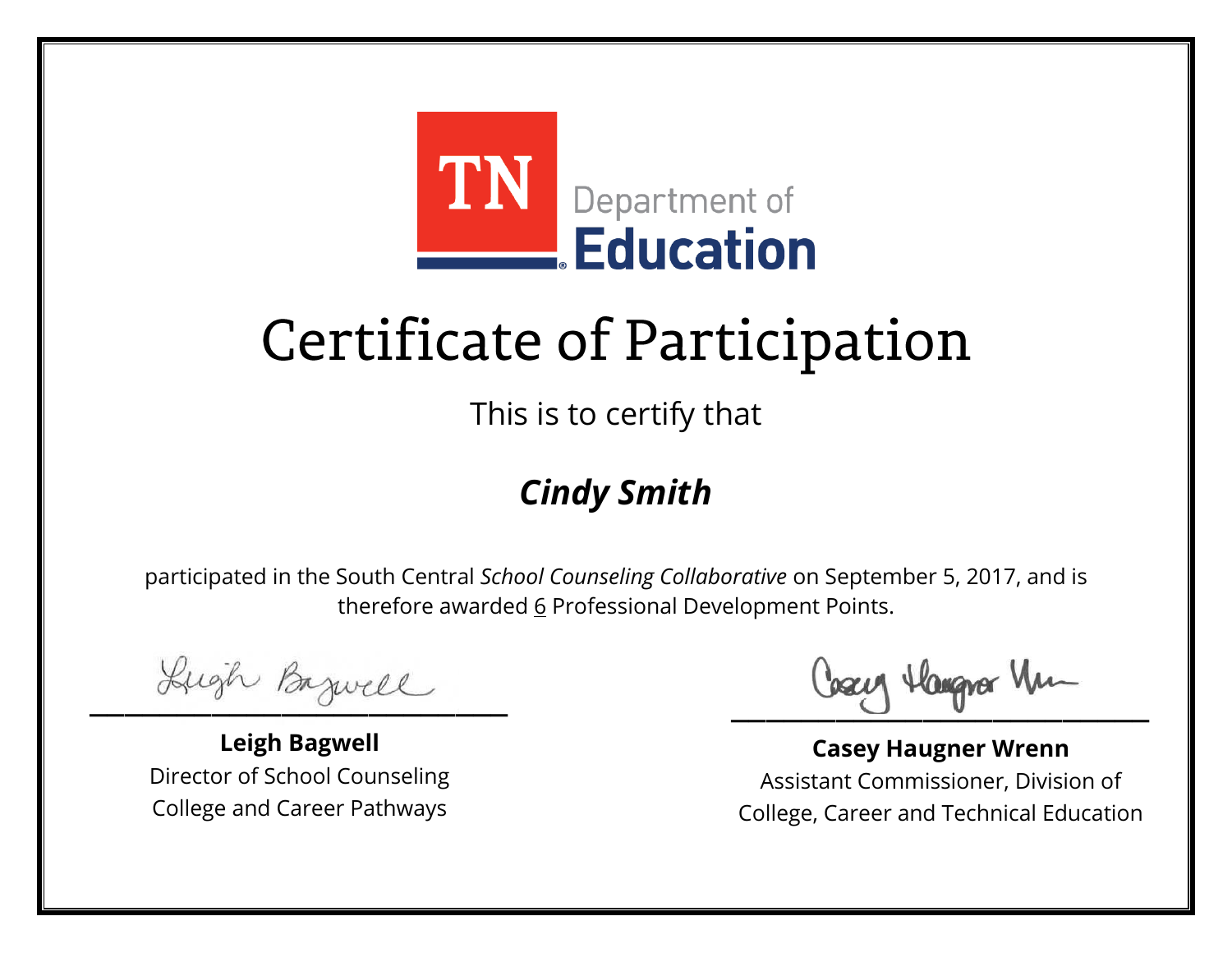

This is to certify that

#### *Sherie Smith*

Lugh Bazwell

**Leigh Bagwell** Director of School Counseling College and Career Pathways

Lizery Hangyar Mu

**Casey Haugner Wrenn** Assistant Commissioner, Division of College, Career and Technical Education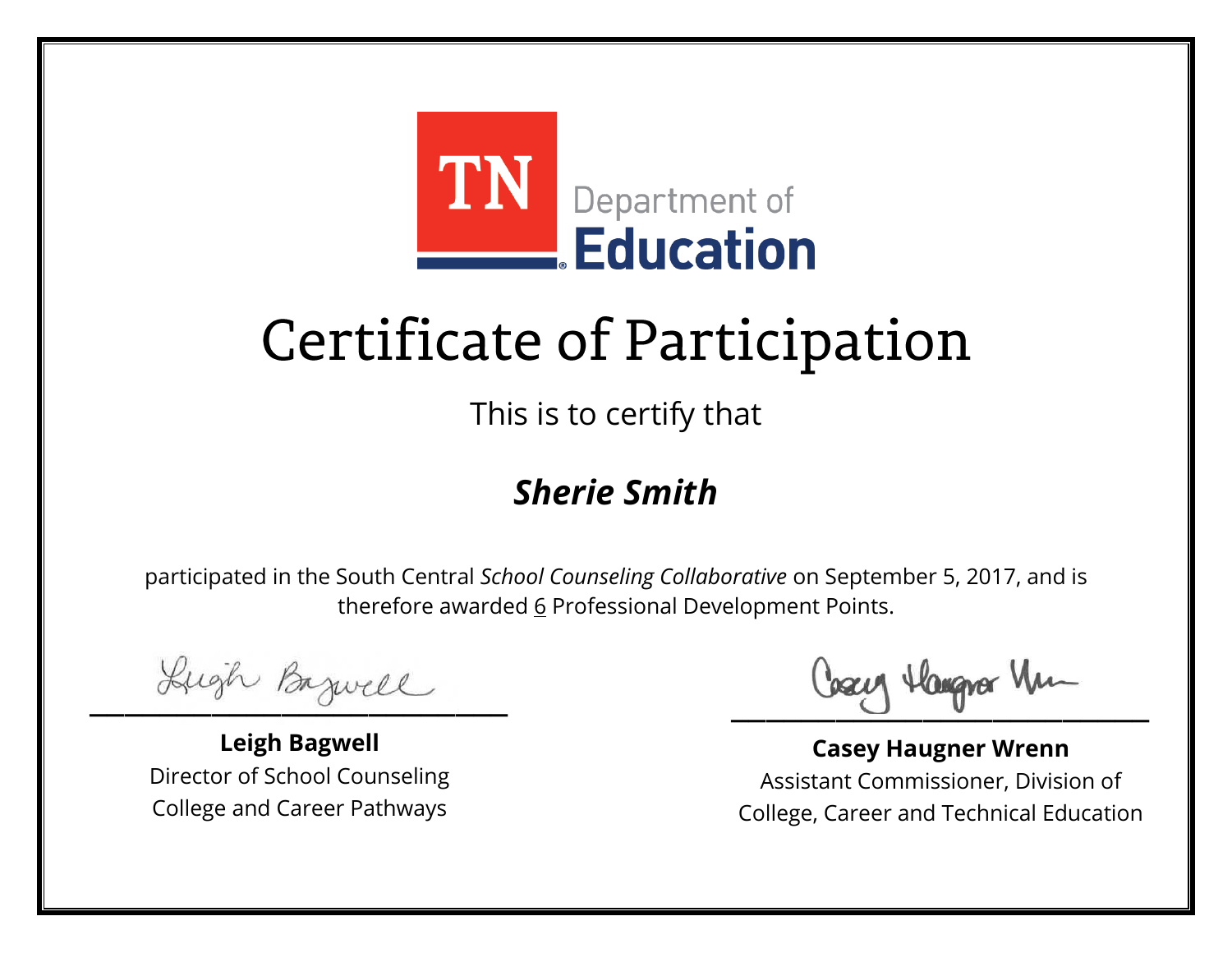

This is to certify that

### *Stacey Smith*

Lugh Bazwell

**Leigh Bagwell** Director of School Counseling College and Career Pathways

Lizery Hangyar Mu

**Casey Haugner Wrenn** Assistant Commissioner, Division of College, Career and Technical Education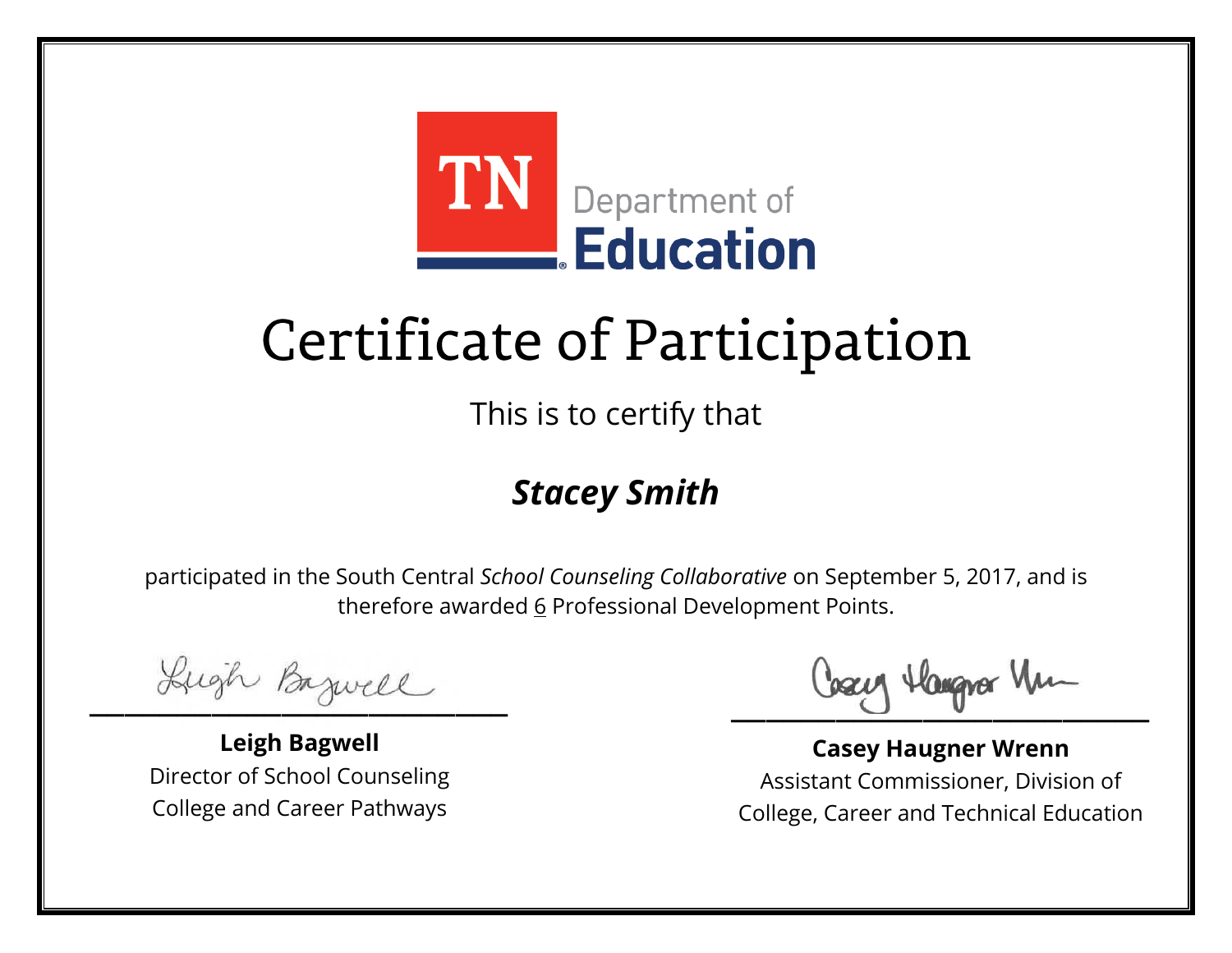

This is to certify that

#### *Stacy Smith*

Lugh Bazwell

**Leigh Bagwell** Director of School Counseling College and Career Pathways

Lizery Hangyar Mu

**Casey Haugner Wrenn** Assistant Commissioner, Division of College, Career and Technical Education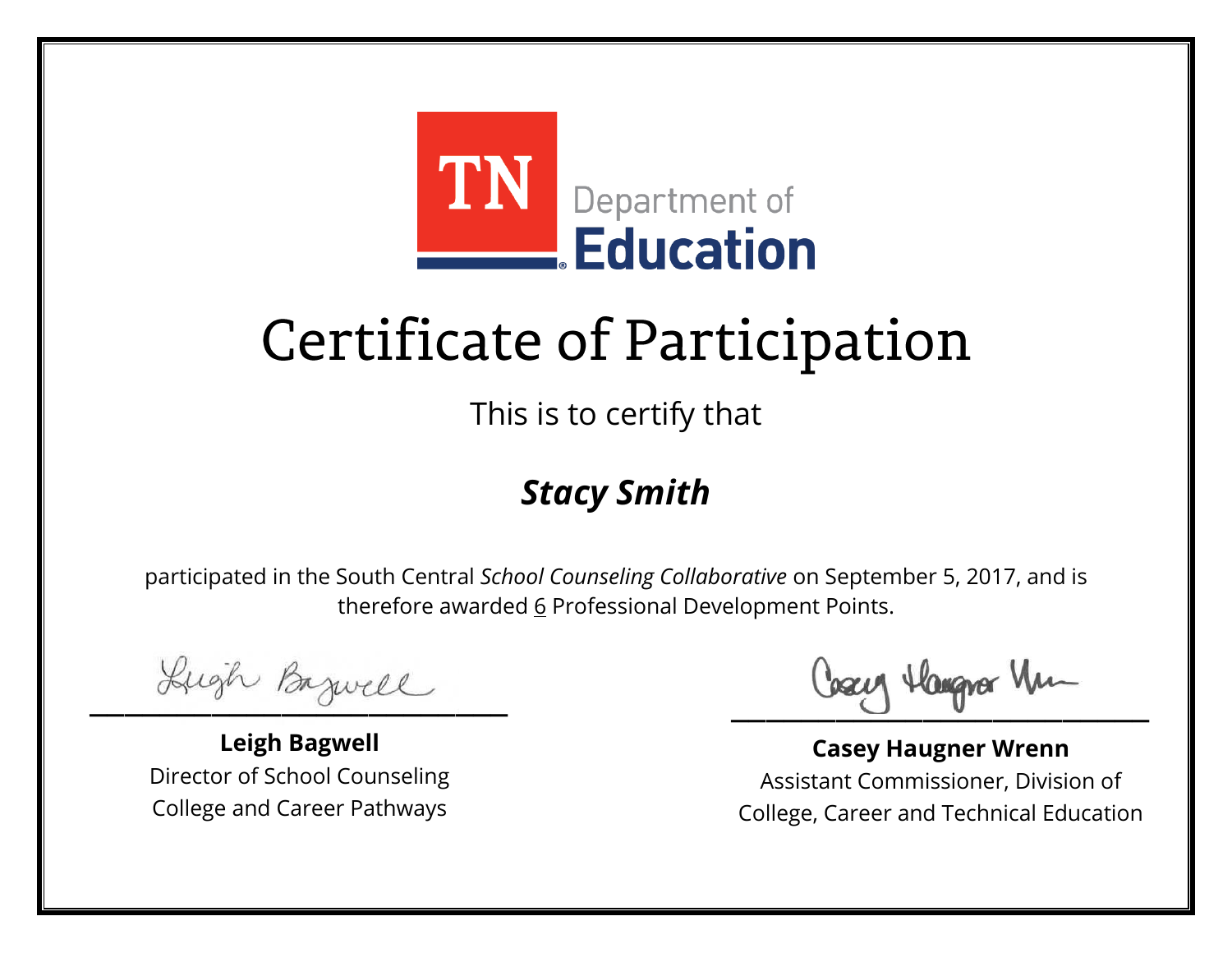

This is to certify that

#### *Jordan Tatom*

Lugh Bazwell

**Leigh Bagwell** Director of School Counseling College and Career Pathways

Cosey Hangra Vm

**Casey Haugner Wrenn** Assistant Commissioner, Division of College, Career and Technical Education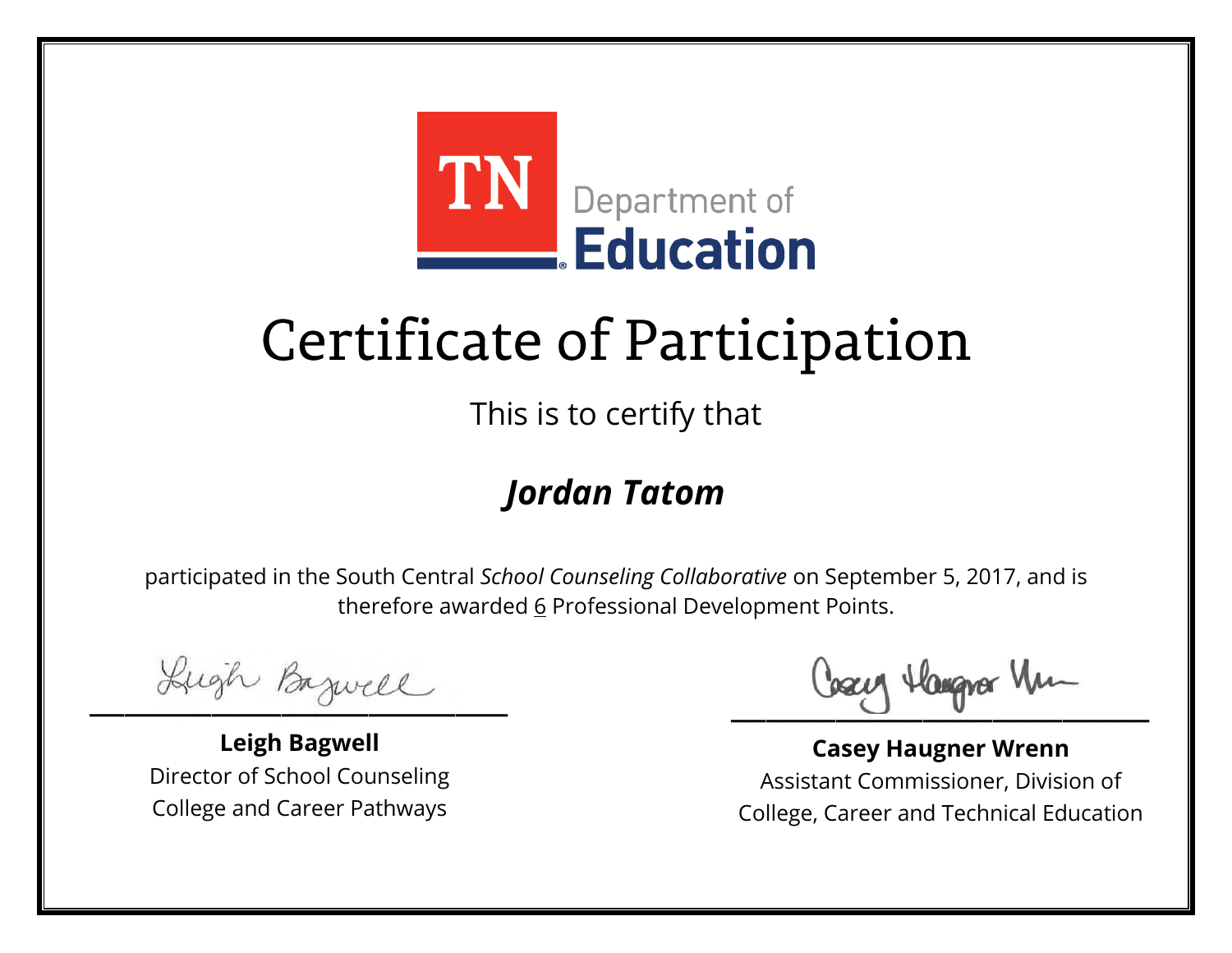

This is to certify that

### *Ginger Tepedino*

Lugh Bazwell

**Leigh Bagwell** Director of School Counseling College and Career Pathways

Cosey Hangra Vm

**Casey Haugner Wrenn** Assistant Commissioner, Division of College, Career and Technical Education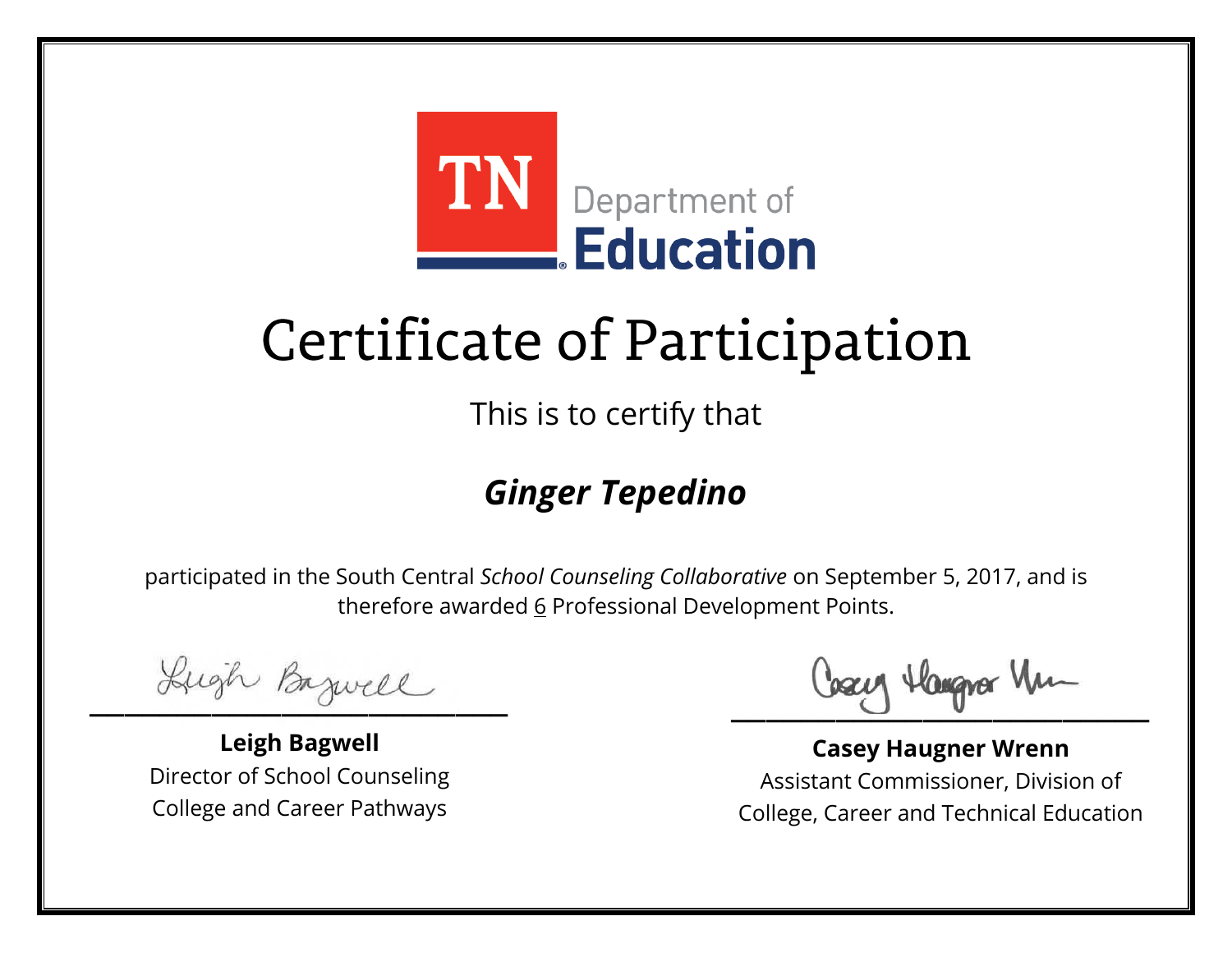

This is to certify that

### *Jennifer Thompson*

Lugh Bazwell

**Leigh Bagwell** Director of School Counseling College and Career Pathways

Cosey Hangra Vm

**Casey Haugner Wrenn** Assistant Commissioner, Division of College, Career and Technical Education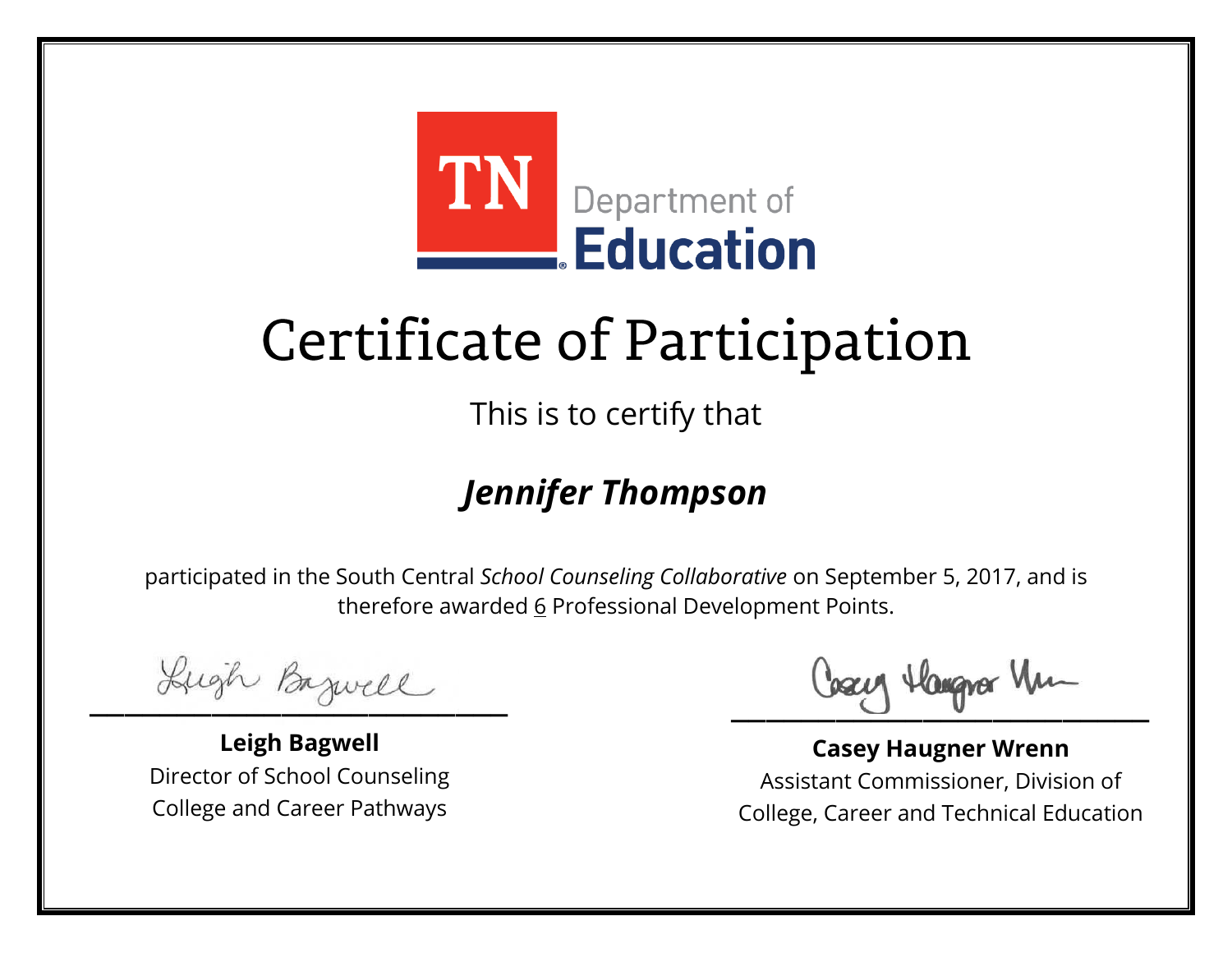

This is to certify that

#### *Brenda Welch*

Lugh Bazwell

**Leigh Bagwell** Director of School Counseling College and Career Pathways

Lizery Hangyar Mu

**Casey Haugner Wrenn** Assistant Commissioner, Division of College, Career and Technical Education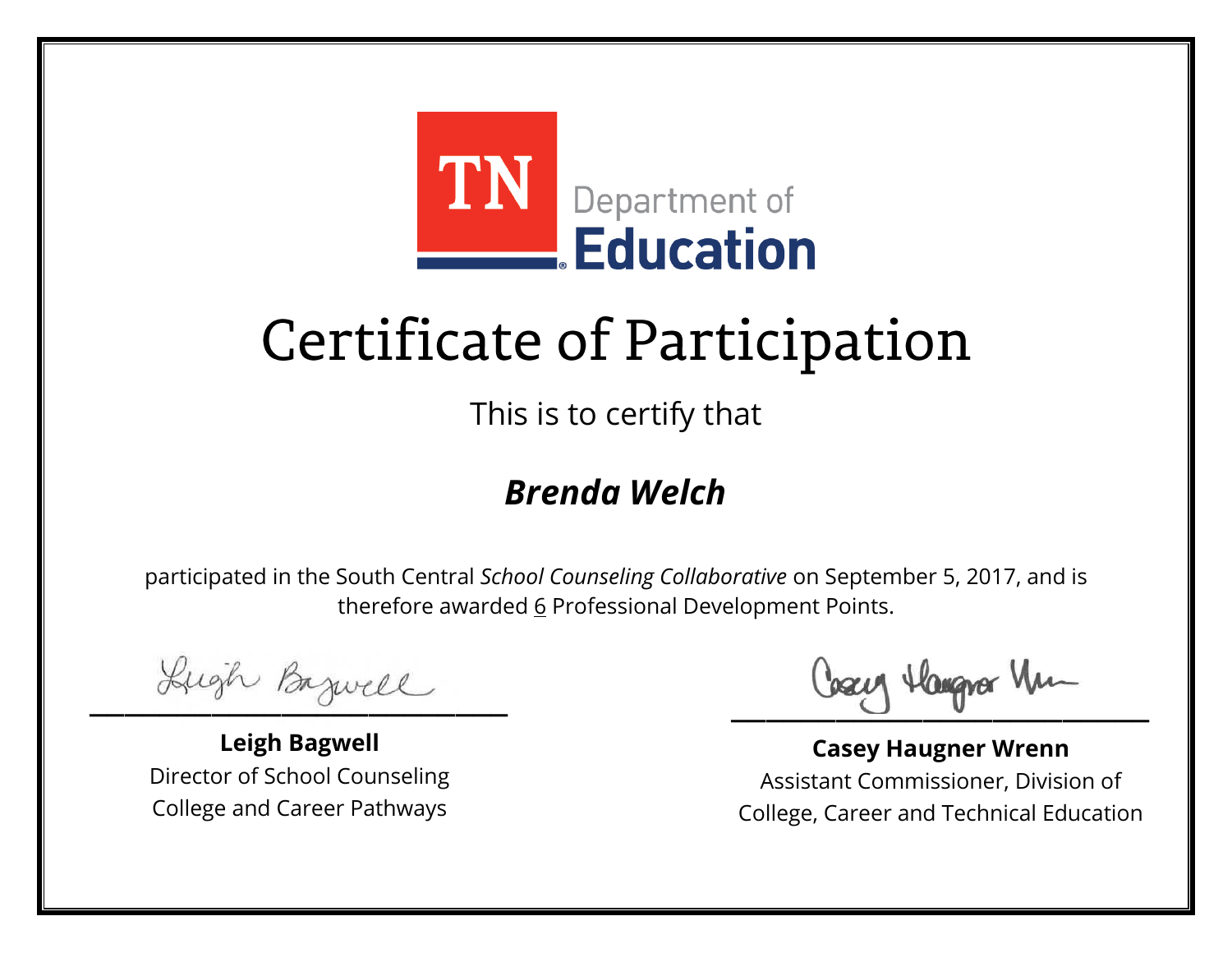

This is to certify that

#### *Susan Welch*

Lugh Bazwell

**Leigh Bagwell** Director of School Counseling College and Career Pathways

Lizery Hangyar Mu

**Casey Haugner Wrenn** Assistant Commissioner, Division of College, Career and Technical Education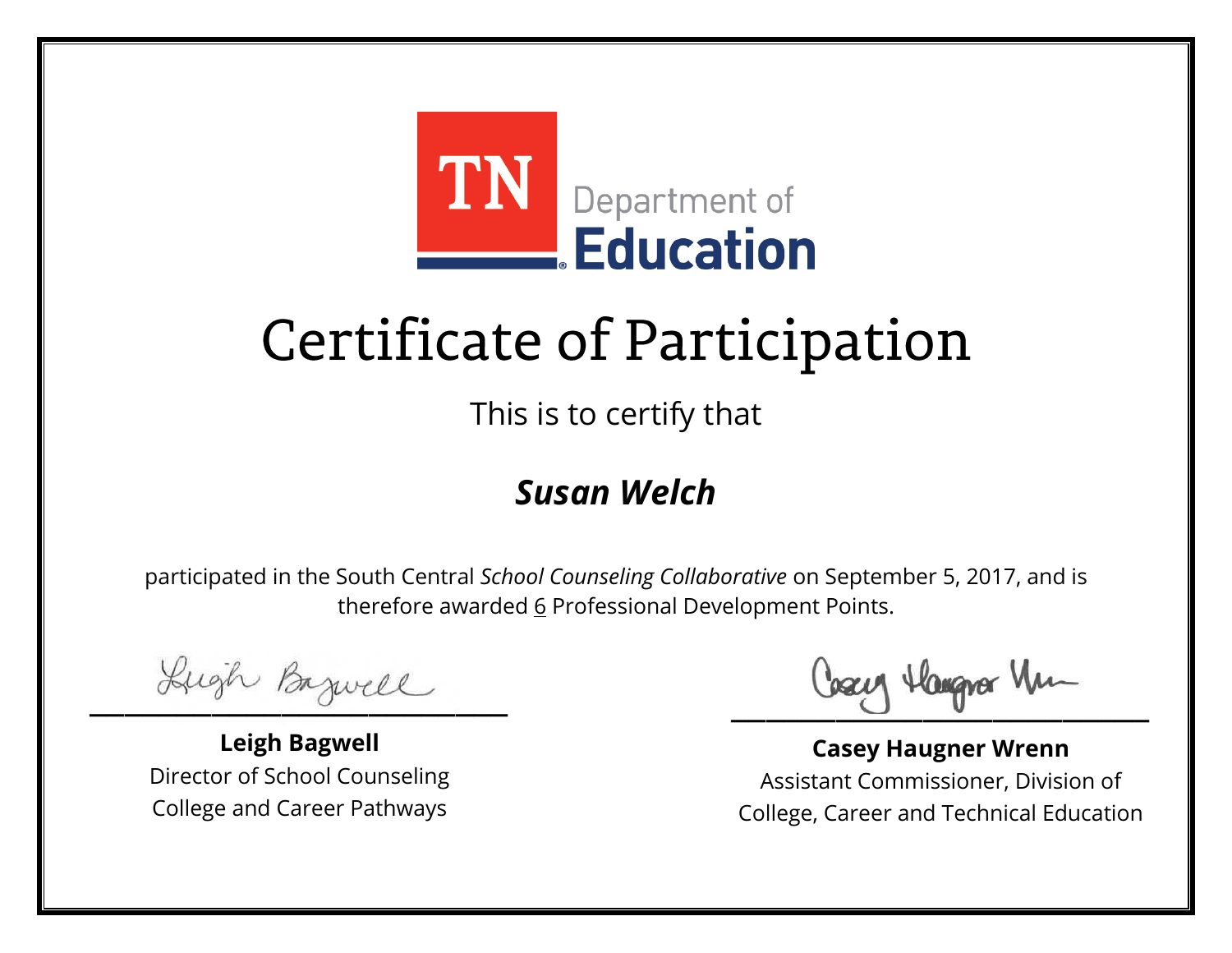

This is to certify that

#### *Mary Franklin*

Lugh Bazwell

**Leigh Bagwell** Director of School Counseling College and Career Pathways

Lizery Hangyar Mu

**Casey Haugner Wrenn** Assistant Commissioner, Division of College, Career and Technical Education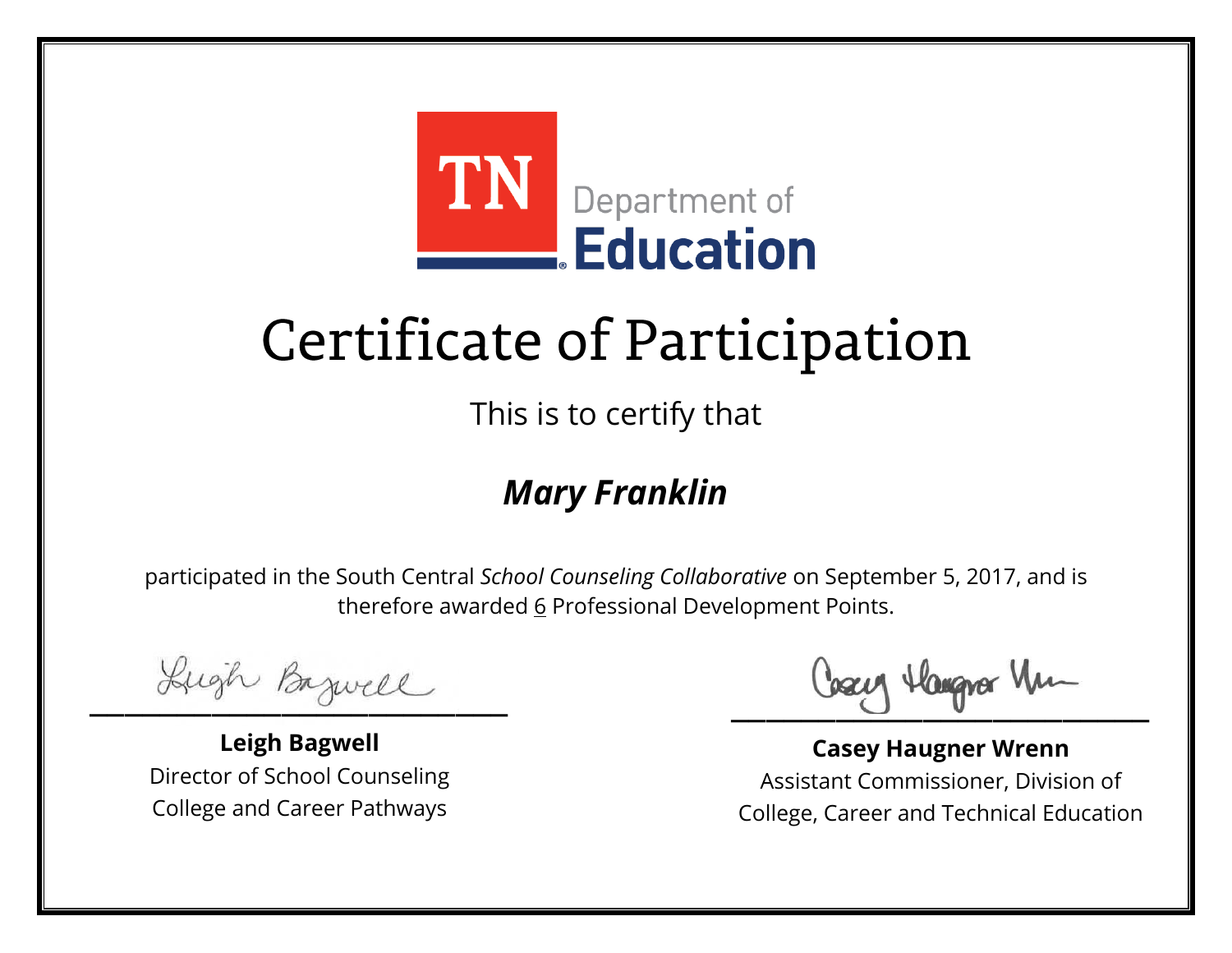

This is to certify that

#### *Carrie Brooke Simmons*

Lugh Bazwell

**Leigh Bagwell** Director of School Counseling College and Career Pathways

Cosey Hangra Vm

**Casey Haugner Wrenn** Assistant Commissioner, Division of College, Career and Technical Education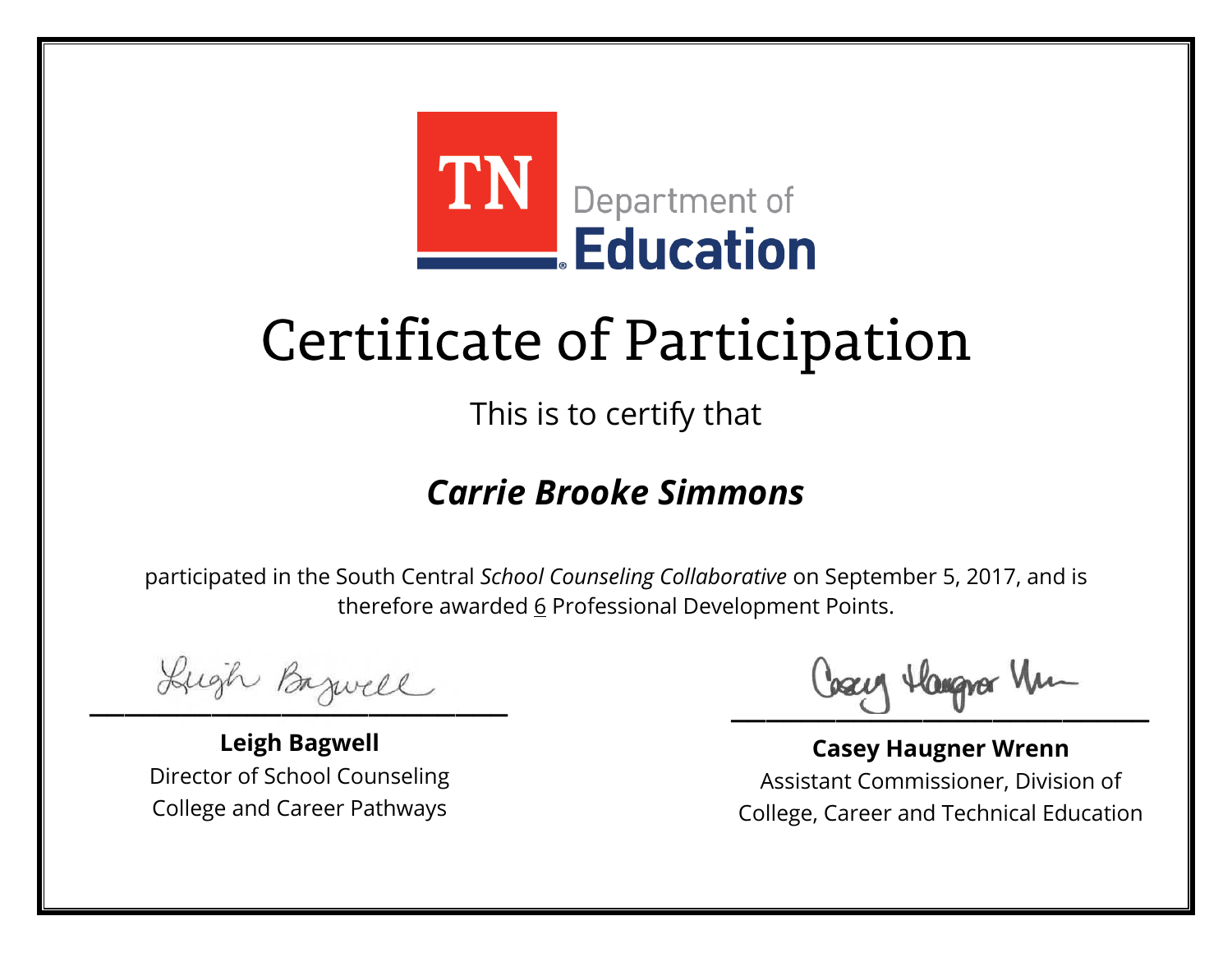

This is to certify that

### *Brandy May*

Lugh Bazwell

**Leigh Bagwell** Director of School Counseling College and Career Pathways

Lizery Hangyar Mu

**Casey Haugner Wrenn** Assistant Commissioner, Division of College, Career and Technical Education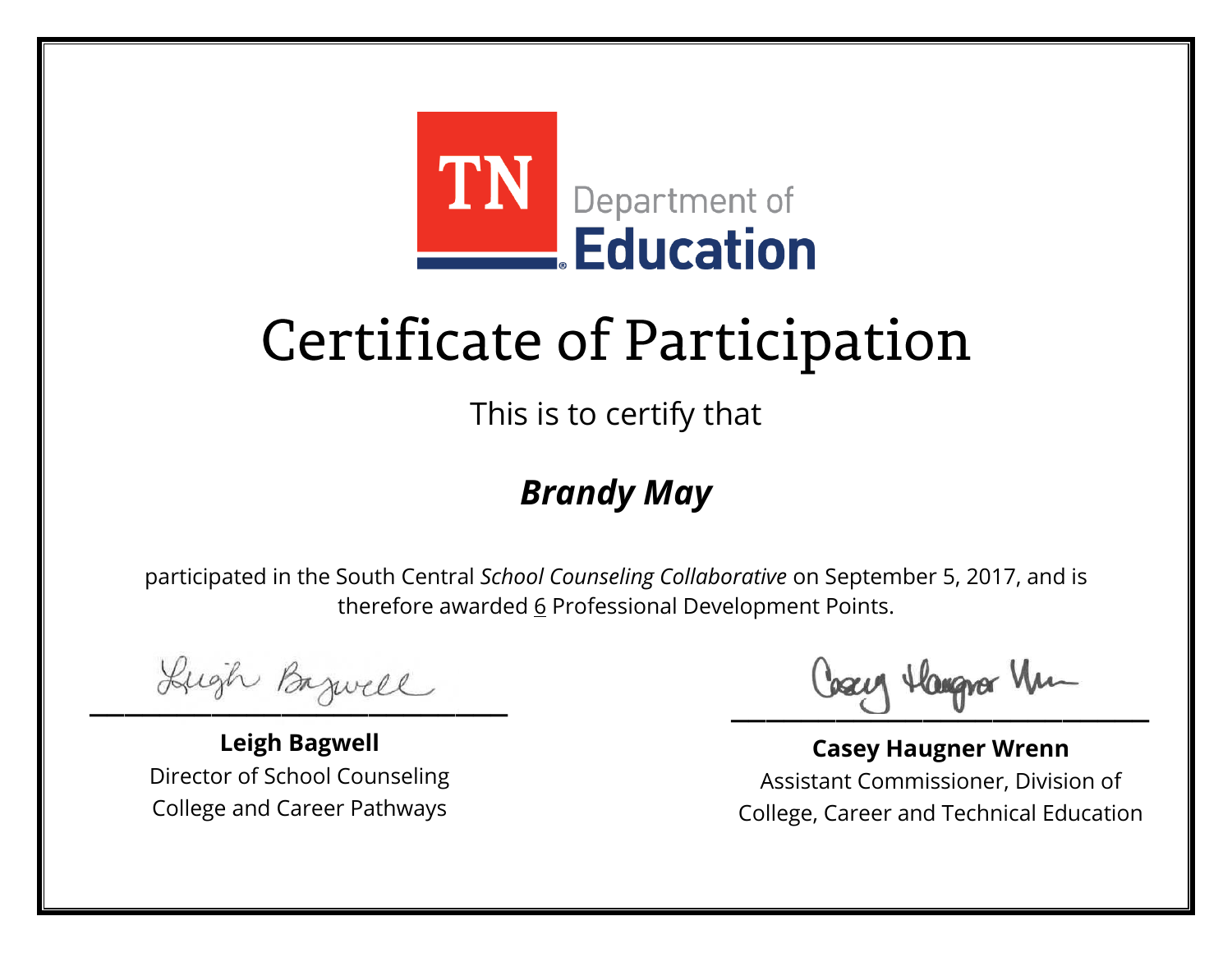

This is to certify that

### *Juliette Hollaway*

Lugh Bazwell

**Leigh Bagwell** Director of School Counseling College and Career Pathways

Cosey Hangra Vm

**Casey Haugner Wrenn** Assistant Commissioner, Division of College, Career and Technical Education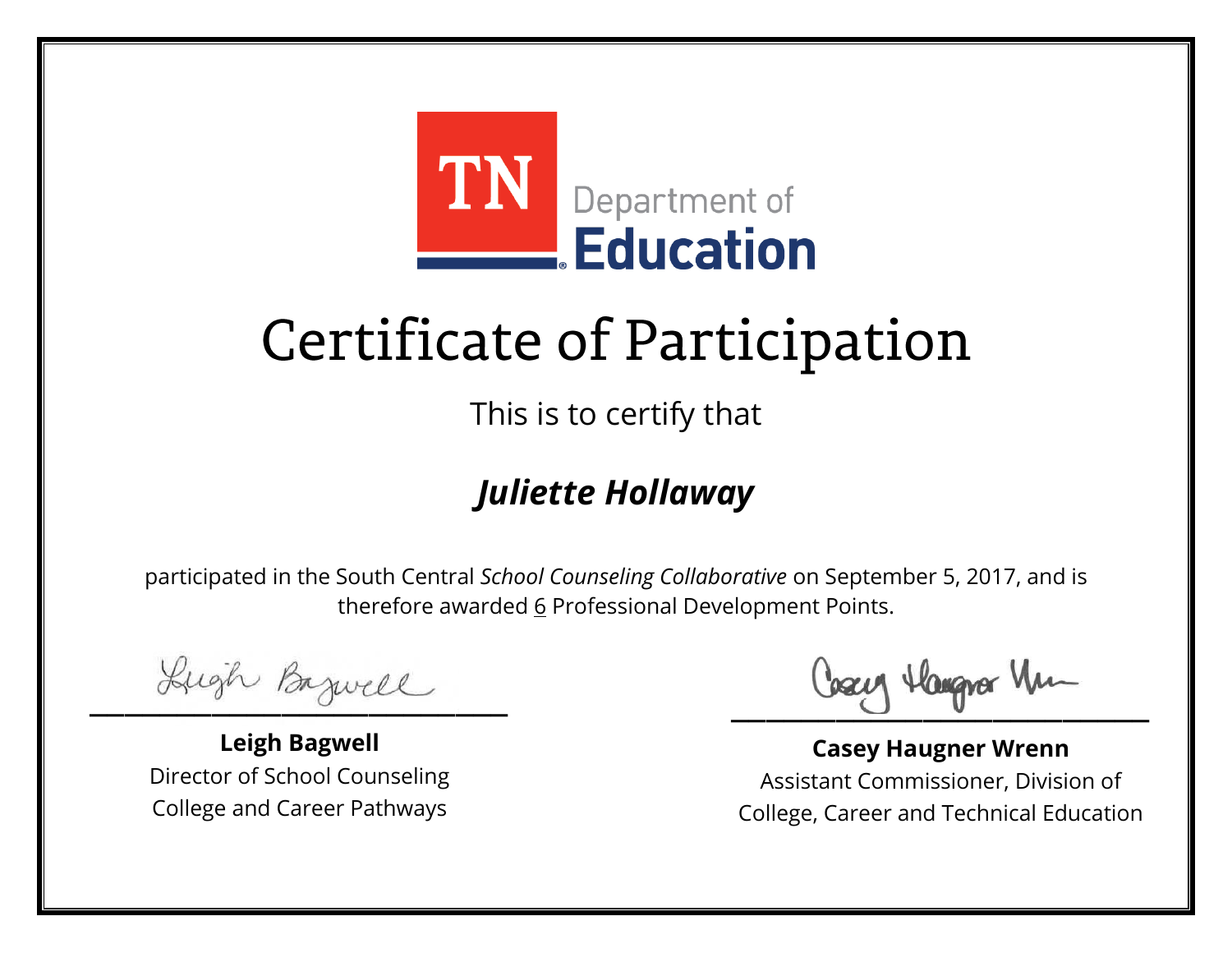

This is to certify that

#### *Teresa Fleming*

Lugh Bazwell

**Leigh Bagwell** Director of School Counseling College and Career Pathways

Cosey Hangra Vm

**Casey Haugner Wrenn** Assistant Commissioner, Division of College, Career and Technical Education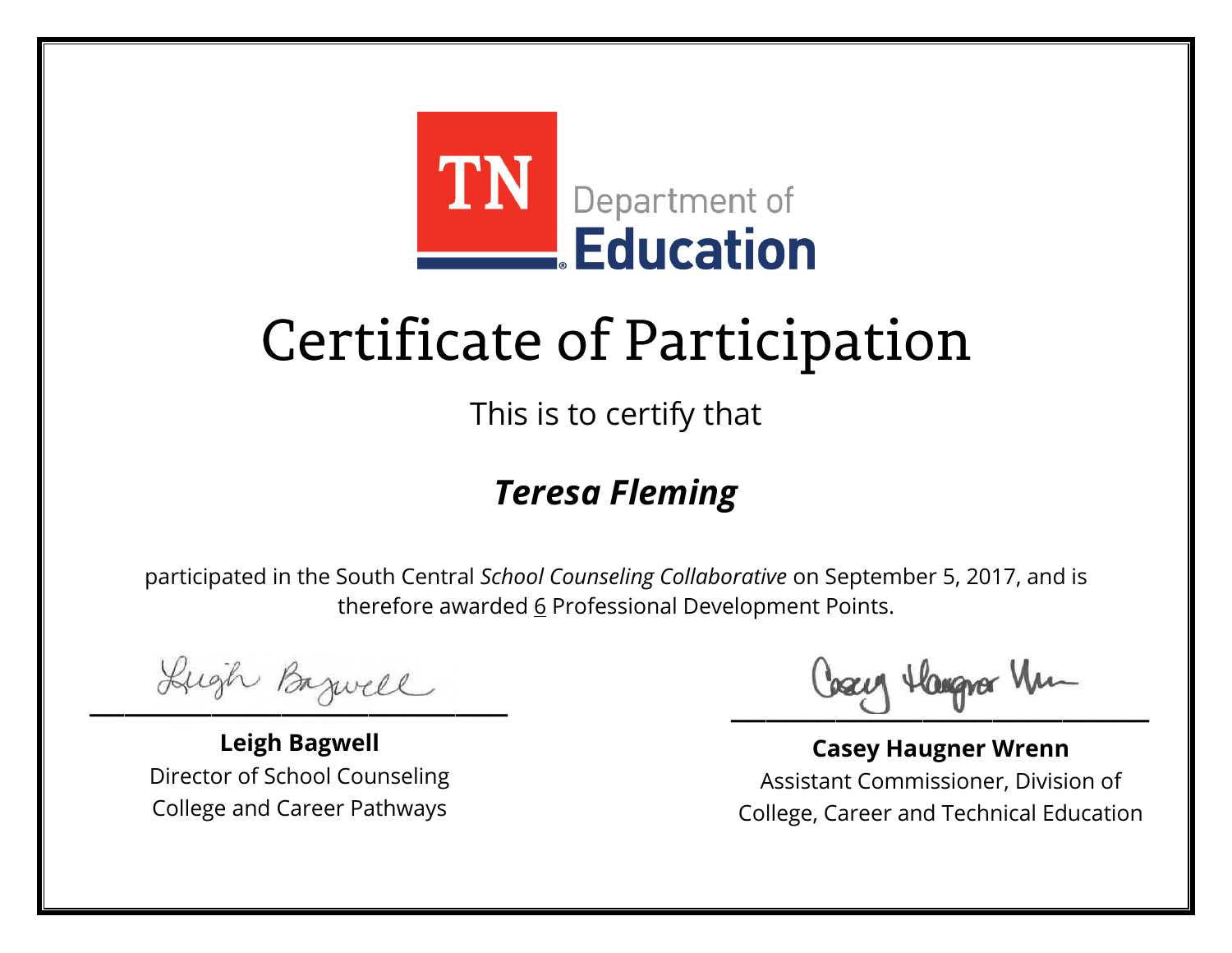

This is to certify that

### *Sherry Coleman*

Lugh Bazwell

**Leigh Bagwell** Director of School Counseling College and Career Pathways

Cosey Hangra Vm

**Casey Haugner Wrenn** Assistant Commissioner, Division of College, Career and Technical Education